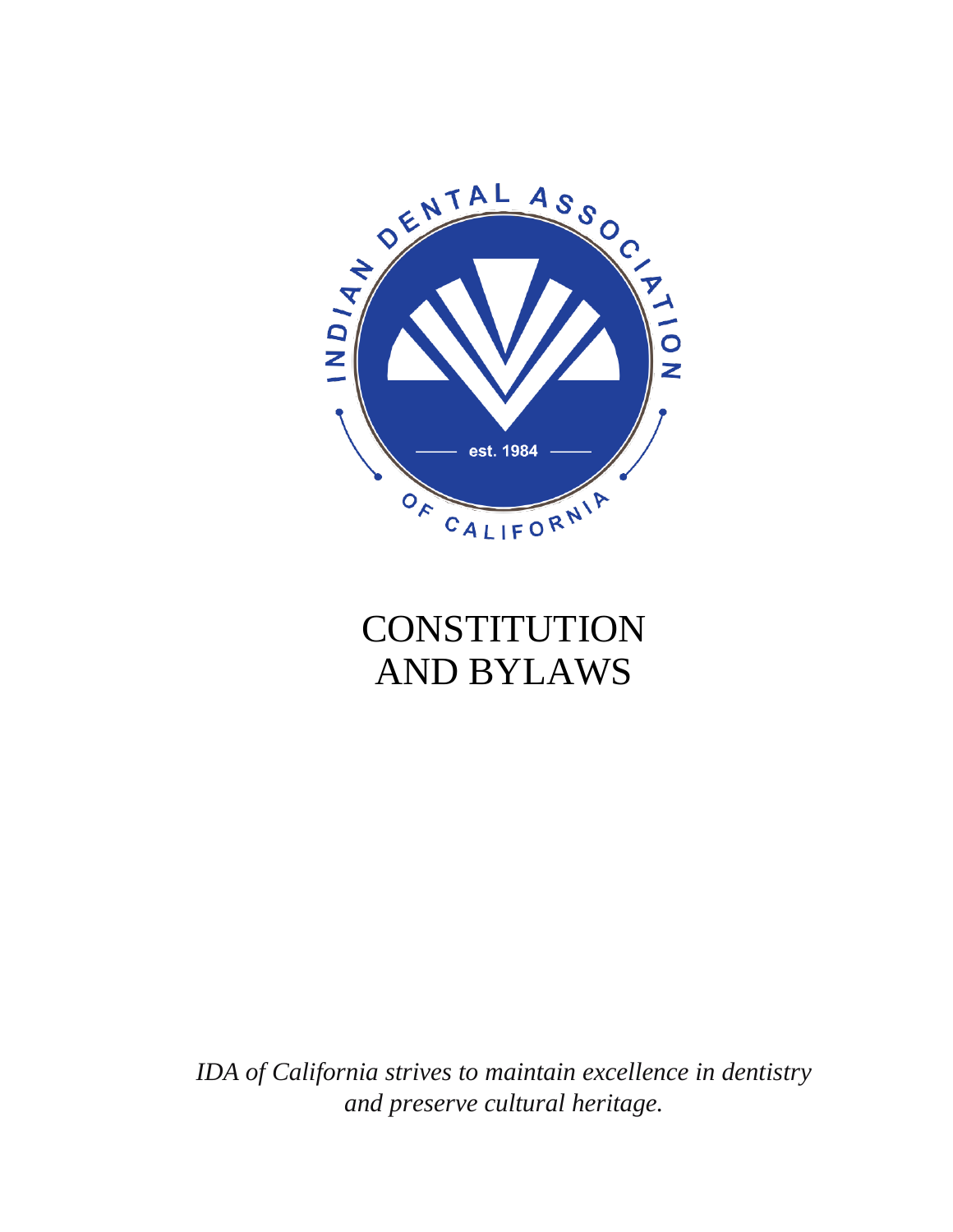# **INDIAN DENTAL ASSOCIATION OF CALIFORNIA (U.S.A.)**

# **CONSTITUTION AND BYLAWS**

(Revised, December 2022)

| <b>TABLE OF CONTENTS</b>               |                                                             | <b>PAGE</b>    |
|----------------------------------------|-------------------------------------------------------------|----------------|
| <b>ARTICLE 1:</b>                      | <b>NAME AND PRINCIPAL OFFICE</b>                            | 3              |
| <b>ARTICLE 2:</b>                      | <b>GOALS AND OBJECTIVES</b>                                 | 3              |
| <b>ARTICLE 3:</b>                      | <b>MEMBERSHIP</b>                                           | $\overline{4}$ |
| <b>ARTICLE 4:</b>                      | <b>BOARD OF TRUSTEES</b>                                    | 7              |
| <b>ARTICLE 5:</b>                      | <b>EXECUTIVE COUNCIL</b>                                    | 9              |
| <b>ARTICLE 6:</b>                      | <b>REGULAR COMMITTEES</b>                                   | 15             |
| <b>ARTICLE 7:</b>                      | <b>AUDITORS</b>                                             | 15             |
| <b>ARTICLE 8:</b>                      | <b>MEETINGS OF MEMBERS</b>                                  | 16             |
| <b>ARTICLE 9:</b>                      | INDEMNIFICATION, INSURANCE, DEBTS<br><b>AND LIABILITIES</b> | 16             |
| <b>ARTICLE 10:</b>                     | <b>FINANCES</b>                                             | 18             |
| <b>ARTICLE 11:</b>                     | <b>BRANCHES</b>                                             | 19             |
| <b>ARTICLE 12:</b>                     | <b>AMENDNMENTS</b>                                          | 20             |
| <b>ARTICLE 13:</b>                     | DEDICATION AND DISSOLUTION                                  | 21             |
| <b>ARTICLE 14:</b>                     | SEPARABILITY CLAUSE                                         | 21             |
| <b>ARTICLE 15:</b>                     | <b>PROTOCOL</b>                                             | 21             |
| <b>EXHIBIT 1</b>                       |                                                             | 23             |
| CERTIFICATE OF PRESIDENT AND SECRETARY |                                                             | 24             |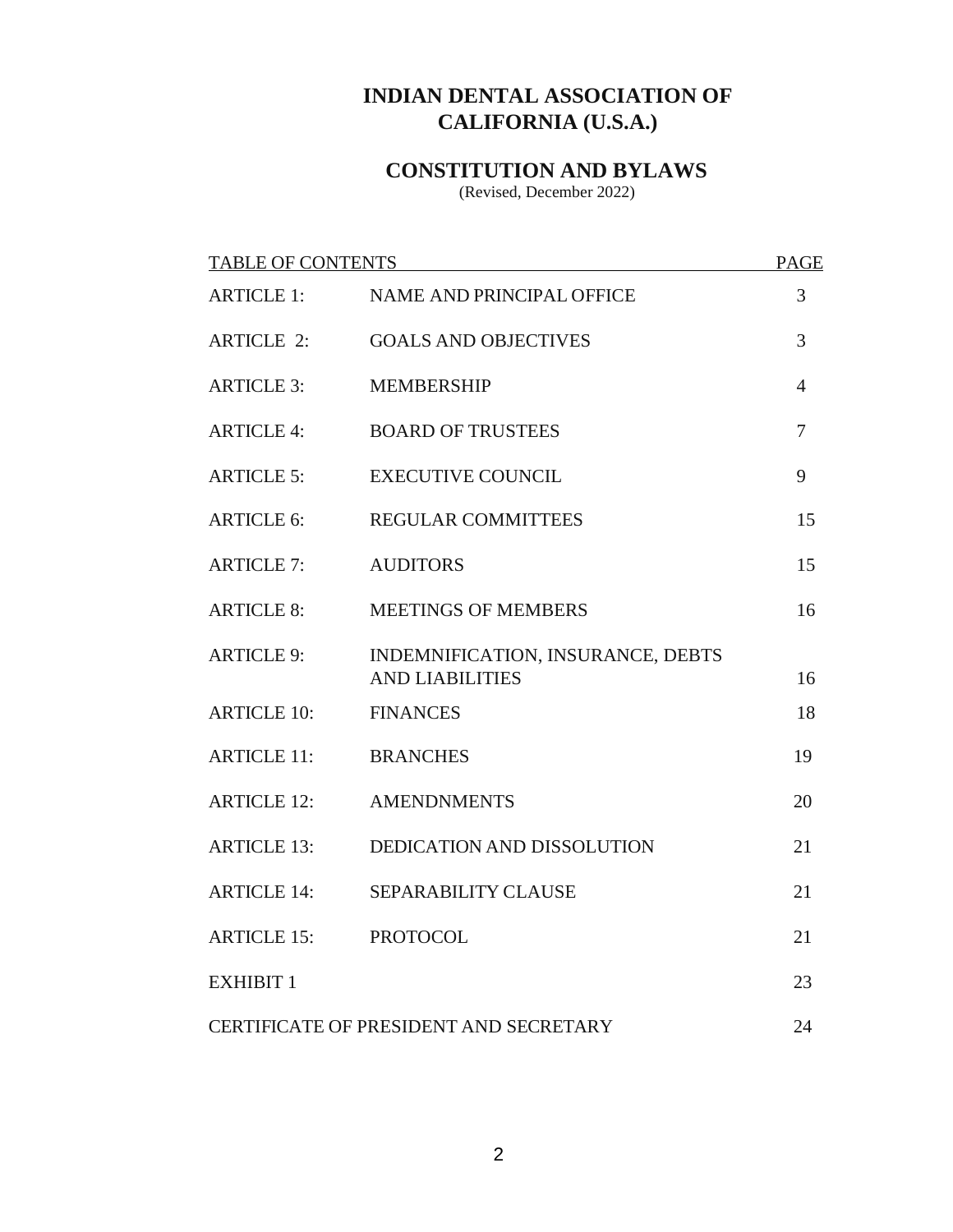# **INDIAN DENTAL ASSOCIATION OF CALIFORNIA (U.S.A.)**

# **CONSTITUTION AND BYLAWS**

(Revised, December 2022)

#### **ARTICLE 1: NAME AND PRINCIPAL OFFICE**

Thenameofthis Association shall bethe"IndianDentalAssociation ofCalifornia (U.S.A.)" (hereinafter referred toasthe"IDA" or the "Association").

The official website of the IDA shall be www.idacalifonia.org and the official email address shall be [info@idacalifornia.org](mailto:info@idacalifornia.org) and idasocal@gmail.com. For the purpose of communication, any correspondence through email related to the official business of the IDA to the members are deemed to be the official mailing of the IDA. the website should contain the names of the members of the executive committee, the Board of trustees and various committees.

Principal Office. The principal office for the transaction of the activities, affairs, and business of

the Association is: 4195 Chino Hills Pkwy., #522, Chino Hills, CA 91709

The Executive Council may change the principal office from one location to another. Any change of location of the principal office shall be noted by the secretary on these bylaws opposite this Section, or this Section may be amended to state the new location.

#### **ARTICLE 2: GOALS AND OBJECTIVES**

#### **General Purposes**

This Association is a nonprofit and non-political organization incorporated in the State of California, formed for the benefit of its members, and is not organized for the private gain of any person.

None of the activities of this Association shall consist of the carrying on of political activity or propaganda or otherwise attempting to influence legislation, nor shall this Association participate or intervene in any political campaign, including publishing or distribution of statements, on behalf of any candidate for public office.

This Association is organized exclusively for the purposes and within the meaning of, Section 501 (c)(3) of the Internal Revenue Code of 1986 (or the corresponding section of any future United States internal revenue law) and part of the net income or assets of this Association shall ever inure to the benefit of any trustee, officer, Executive Council member, or member thereof, or the benefit of any private persons or individuals.

Notwithstanding any other provision of this Constitution and Bylaws, this Association shall not, except to an insubstantial degree, engage in any activities or exercise any powers that are not in furtherance of this Association, and the Association shall not carry on any activities not permitted to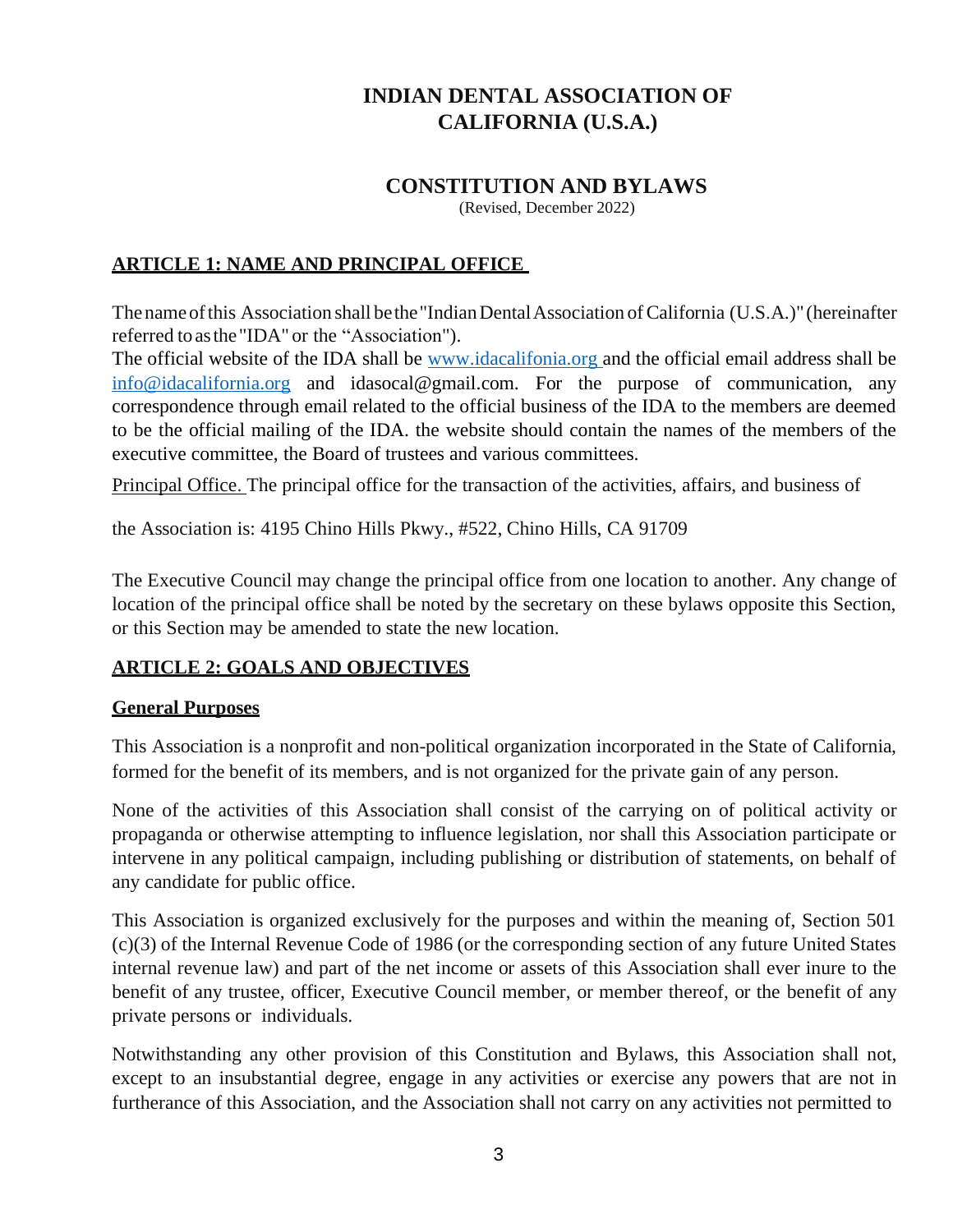be carried on by an entity exempt from federal income tax under Section 501 (c)(3) of the Internal Revenue Code of 1986 or the corresponding section of any future United States internal revenue law.

### **Specific Goals and Objectives**

The specific goals and objectives of the IDA are as follows:

2.1 To improve the dental health of, and the quality of dental services to, the public by:

(i) hosting continuing dental education classes for IDA members to ensure that they timely meet all legal requirements for the practice of dentistry;

(ii) further assisting IDA members to maintain a high level of competency and efficiency in the practice of the dental profession though lectures by knowledgeable speakers, seminars, national conventions and other meetings which promote the art and science of dentistry, and expose members to new concepts and cutting-edge research, technologies, and dental tools and equipment; and

(iii) to aid IDA members (as applicable) in their preparation for the Dental Board Licensing examinations;

- 2.2 To promote closer professional and social ties and interaction between members and their families, and to conduct, coordinate and promote events, activities, programs and projects of common interest to IDA members;
- 2.3 To pursue such other goals and objectives as may be approved from time to time by the ExecutiveCouncil.

### **ARTICLE 3: MEMBERSHIP**

There shall be five types of membership: (I) Life member; (II) Associate member; (III) Patron member; (IV) honorary member; and (V) student member

# **3.1 Eligibility**

- I. Life Member. Any Dentist of Indian Origin (as defined in Exhibit 1), who is licensed to practice dentistry in the United States of America or retired after holding the license to practice dentistry in the USA for a period of at least two years, is eligible to apply to become a life member of the IDA.
- II. Patron Member:
	- A. Any life member after 5 years of continuous membership in good standing, after paying the prescribed fee and upon approval of the executive council can become a patron member.
	- B. Any life member who has been a life member for at least 25, upon retirement from active dental practice and upon approval of the executive council can become a patron member.
- III. Associate Member.
	- A. Any dentist of Indian origin, who is not licensed to practice dentistry in the USA.
	- B. Any dental hygienist of Indian Origin who is licensed to practice dental hygiene in the USA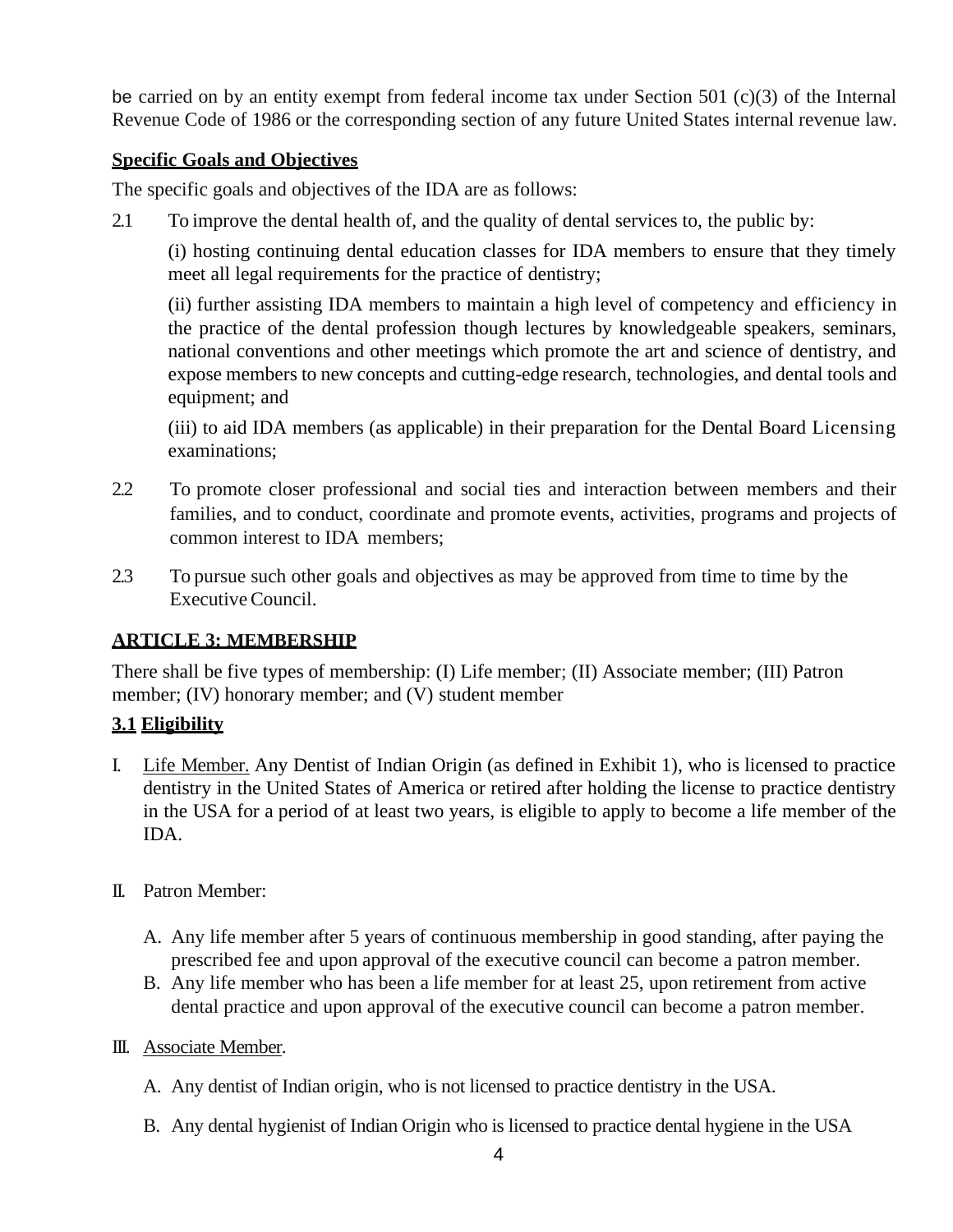- C. Any dental technician of Indian Origin who is certified and works in the USA
- D. Any dentist of non-Indian origin who is licensed to practice dentistry in the USA is eligible to apply to become an associate member of IDA
- IV. Student Member: Any dental student of Indian Origin who is pursuing a dental pre-doctoral, dental post-doctoral, or dental hygienist course in a dental school in the USA, is eligible to apply to become an associate student member of IDA.
- V. Honorary Member: A person who has rendered outstanding or valuable services to the IDA or who may be beneficial to the welfare of IDA may be admitted as an honorary member of the IDA either by (i) a majority vote of the members present at any regular meeting of the members, or (ii) by a unanimous vote of the Executive Council.
- VI. The term "of Indian origin" shall have the meaning ascribed to it in Exhibit 1 here to, which exhibit is by this reference fully incorporated herein.

## **3.2 Application Procedures**

The Executive Council shall prescribe rules and regulations from time to time governing the admission of members, which rules and regulations shall set forth the procedures to be followed by each prospective member applying for membership in IDA. Each prospective member shall submit a written application for membership, specifying the class of membership for which he/ she is applying for, and shall attach such supporting documentation or declarations under penalty of perjury as may be required by the Executive Council to verify that the applicant satisfies the requirements of the class of membership for which he/ she is applying.

### **3.3 Rights. Responsibilities, and Privileges of Members**

- I. Life Members.
	- a. Life members in good standing shall have the right to vote at all regular and special meetings of the Association. Each Life member shall have one vote.
	- b. Life members may serve in any regular or special committee.
	- c. Life members shall be entitled to attend and participate in the events, activities, programs and projects of the Association.
	- d. Life members who are, and have been, in good standing for not less than one year immediately prior to the election shall be eligible to serve as a member of the Executive Council, the Board of Trustees, and any regular or special committee.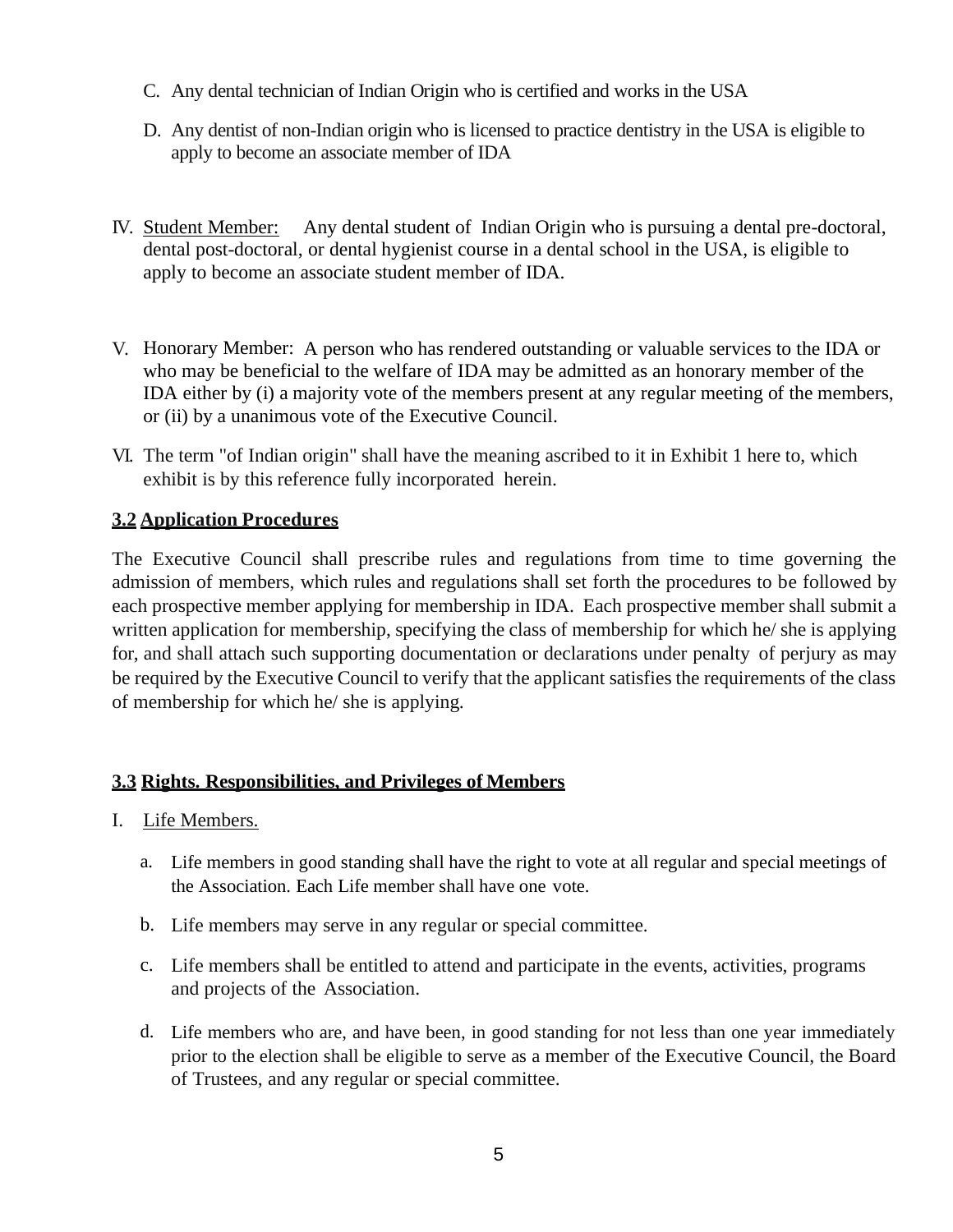- II. Patron Members shall have all the rights and benefits enjoyed by the life members and in addition they are entitled to have annual continuing education courses at half the prescribed fees.
- III. Associate Members.
	- a. Associate members shall be entitled to attend and participate in the events, activities, programs and projects of the Association.
	- b. Associate members may serve in any regular or special committee.
	- c. Associate members shall not be eligible to serve in the Executive Council or the Board of Trustees.
	- d. Associate members shall have no voting rights.

#### IV. Student Members

Student members shall have all the rights and benefits enjoyed by the associate members.

Student members can attend Continuing Education events of IDA at no charge until graduation. They will not be issued CE Credits. After graduation and licensure, they can apply to be a Life Member or an associate member.

#### V. Honorarv Members.

- a. An honorary member may serve in any regular or special committee.
- b. An honorary member may attend any regular or special meetings of the members of the Association.
- c. An honorary member shall have no voting rights and shall not be eligible to serve in the Executive Council or the Board of Trustees.

#### **3.4 Membership Term and Dues**

- a. Dues payable by life members shall consist of a one-time lifetime fee as determined by a twothirds (2/3rds) majority vote of the Executive Council. The Executive Council may, from time to time, change the lifetime membership fee for future life members.
- b. The term of membership and the Dues payable by associate members, shall be determined from time to time by a two-thirds (2/3rds) majority vote of the Executive Council.
- c. No dues shall be levied against honorary or student members.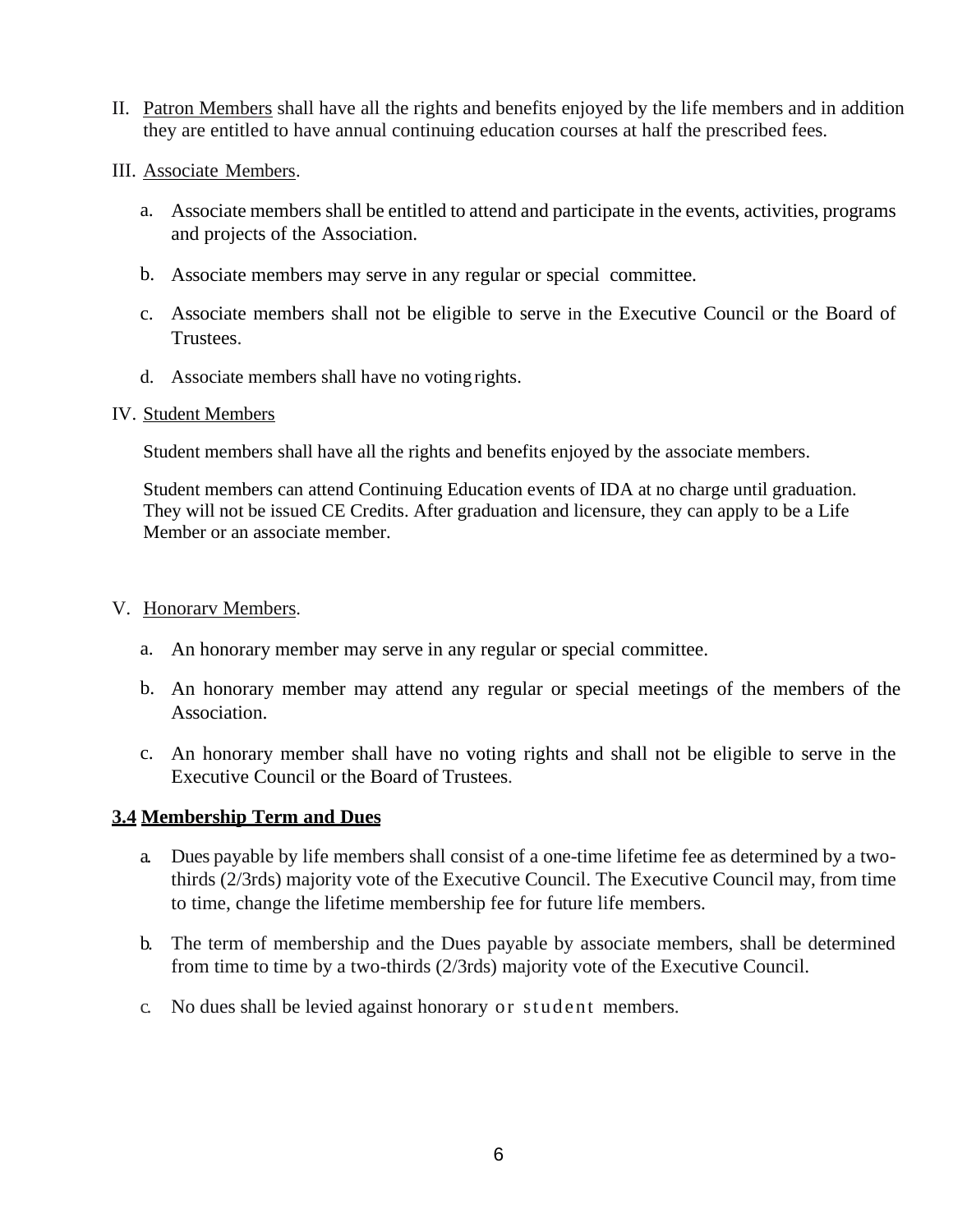#### **3.5 Loss of Membership Privileges**

Any member who violates the Constitution and Bylaws of the IDA, as amended from time to time, may be suspended by a two-thirds (2/3rds) majority vote of the Executive Council at any regular or special meeting of the Executive Council. A suspended member may be reinstated by a two-thirds (2/3rds) majority vote at any subsequent regular or special meeting of the Executive Council.

#### **ARTICLE 4: BOARD OF TRUSTEES**

I. The Board of trustee (BOT) shall consist of a minimum of seven (7) and a maximum of fifteen (15) life members of IDA-CA. The total number of members shall always be in odd numbers and to be appointed by the president with the approval of the majority of the executive council. Before the end of the term of the current BOT, the President may solicit nominations from the interested members of IDA who meet the criteria for nominations. The President and the Executive council reserve the right to reject or accept the candidates for nomination from the list so received.

The composition of the board is as follows:

- a. Past president (immediately after serving as immediate past president in the executive council)
- b. Remaining members from the following categories:
	- i) All life members who have served as president, vice president, secretary, joint secretary, treasurer and council members.
	- ii) Life members with prior organizational experience and minimum of five years of continuous IDA membership. (Resume and verification of experience required)
- II. The current chairman shall preside over all meetings of BOT but shall have no vote except to break a tie. In case of the chairman's absence, vice chairman shall preside over the meeting and will have no voting privileges with the exception of breaking a tie.
- III. The term for BOT shall be two (2) years starting on July 1st of the calendar year following the year of induction of the new executive council and ending on June 30th upon completion of 2 years term. There is no term limit, members of the BOT may be reappointed upon completion of their current term.
- IV. The chairman of the BOT shall be elected by a majority vote of all of the trustees. The term of the chairman shall be (2) years.
- V. The BOT shall have at least two meetings during its term excluding the orientation meeting with the Executive Council.
- VI. Quorum for the BOT meeting shall be no less then 2/3 of the total BOT members. No proxy or ballot is allowed for absent members. Absence of a member without an acceptable excuse for two consecutive meetings may justify an action by the BOT to replace such member by another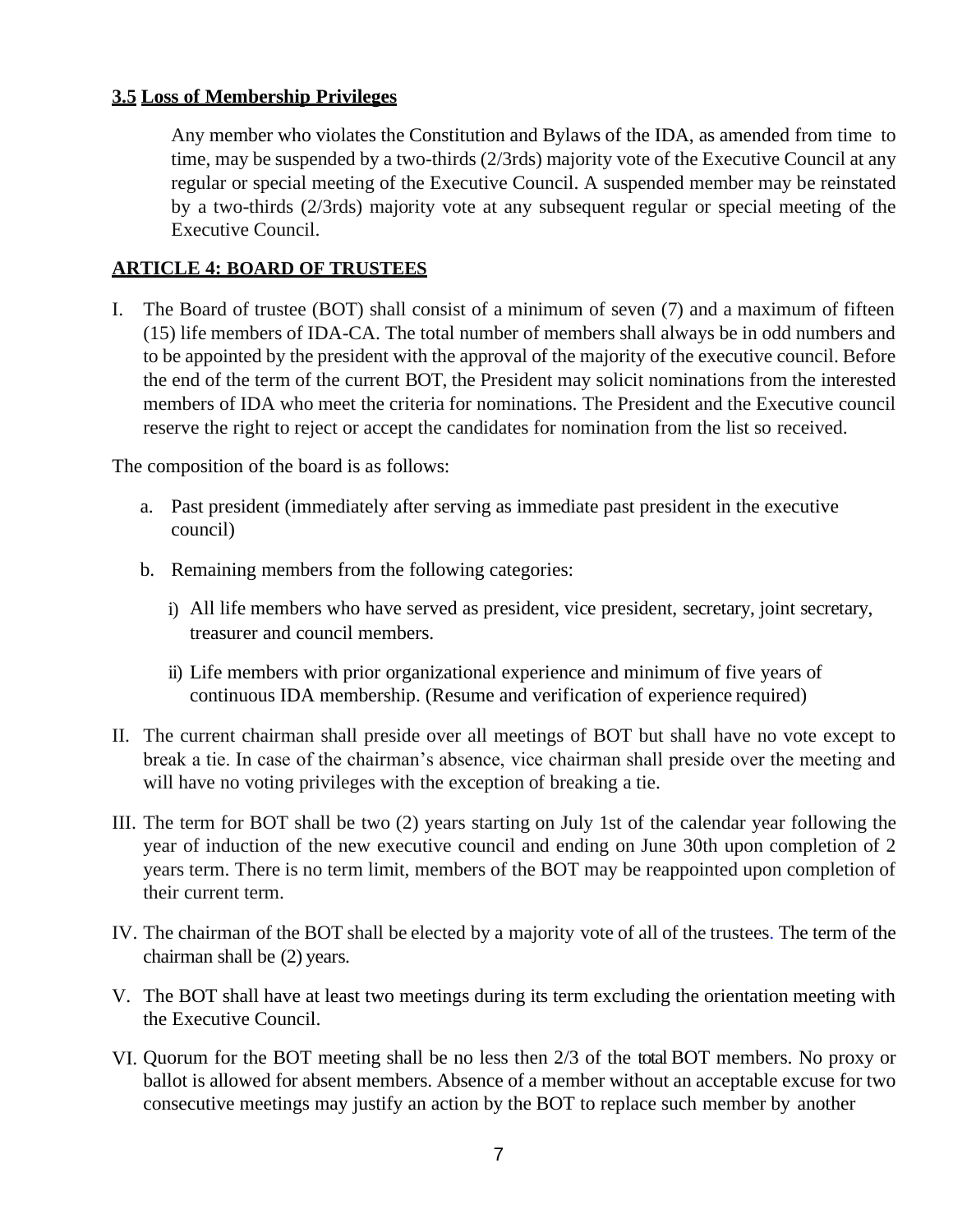from the BOT eligible category.

VII. General Functions and Duties:

The BOT along with the acting president are the legal custodians of records and assets of the Association and they have the duty to guard, preserve, and protect the Association principles, structure, and values of all kinds; they shall fully cooperate in performing the following functions:

- A. To conduct election of the Executive council as per Article 5.2
- B. To conduct the orientation to the new executive council members and to review and adopt the bylaws as per Article 12.
- C. To exercise reasonable supervision over the Association expenditures and verify records and documents pertinent thereof.
- D. Watch, assure, and provide guidance regarding the compliance of the Association with the Laws governing non-profit organizations, and, for such functions, to engage and seek advice of professionals and experts as needed.
- E. Conduct a review and audit of the treasurer's annual report and all fiscal transactions and records no later than 30 days prior to its submission by the executive council to the general body.
	- i. Receive and investigate written complaints from any IDA-CA member as it relates to business/activities of IDA and take appropriate action to seek acceptable remedies and solutions. If the complaint is against a member of the association, such member shall be notified with the accusation against him/her and be given an opportunity to respond in oral or written testimony. No attorneys shall be allowed at hearings, but the accused member can bring another member of the association to help him/herself in oral representation or to act as consultant. At the end of investigation, a decision shall be made as to liability or no liability. Liability decision requires approval of at least two thirds of all members of the quorum. Voting members forming such quorum shall be present in person at a meeting of the BOT. The decision by the quorum may include sanctions. Sanctions may be demand of apology, reprimand, request for return of funds, suspension of membership (temporary), of office, or of membership. Any other sanction may be imposed at the discretion of the BOT or the Executive Council provided it does not violate the laws and the constitution of the United States.
	- ii. If a complaint is filed against a member of the BOT, the BOT shall refer the investigation and all the procedures to the Executive Council who shall abide by all provisions of 4.E.i above.
- F. In general the BOT shall be the source of guidance, advise, and help the president and the Executive Council assuring the continuity and progress of the association.
- G. To identify and refer violations of the fundamental principles and ideals of the Association as embodied in this Constitution and Bylaws to the Executive Council.
- H. To conduct the elections of officers, the executive council and office bearers.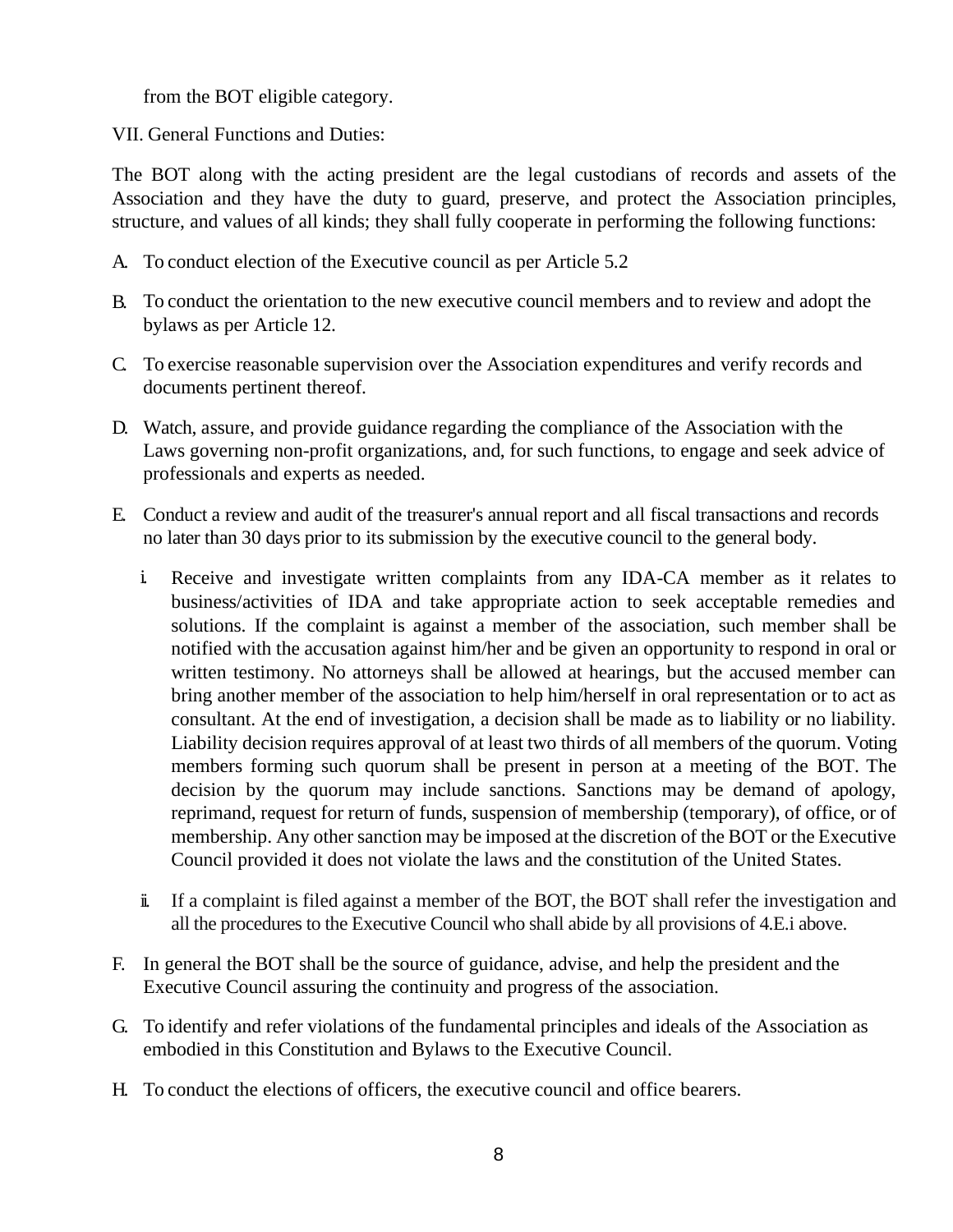I. No trustee shall receive any salary or stipend or other compensation from the Association for his/her services to the Association.

# **ARTICLE 5: EXECUTIVE COUNCIL**

#### **5.1 Composition**

- A. The Executive Council shall consist of thirteen (13) members: the President, Vice-President/ President Elect, Secretary, Treasurer, Joint Treasurer, immediate past president, and seven members. The immediate past president shall automatically become a member of the new Executive Council upon the expiration of his/her term as president, and no election shall be required.
- B. The term of office for members of the Executive Council shall be two (2) years, starting soon after being duly sworn in to serve the office in the month of January.
- C. Only life members who are, and have been, in good standing for not less than one year immediately prior to the election shall be eligible to serve as a member of the ExecutiveCouncil.
- D. No person shall be permitted to hold more than one office on the Executive Council.
- E. No elected officer of the Association or member of the Executive Councilshall receive any salary or stipend or other compensation from the Association for his/her services to the Association.
- F. Any member who wants to serve on the executive council or the BOT shall sign a disclosure statement stating that he/she is not in conflict with the functioning of IDA-CA, ethical standards, personal benefit or involved in direct competition with the activities and the revenue source of IDA.

#### **5.2 Election of the Executive Council**

Election. The election of the new Executive Council shall be conducted by the BOT at a general meeting of the members of the Association to be held in the last quarter of the term of the Executive Council then in office. Voting shall be by written ballot

Nomination. Any two (2) members of the Association in good standing may submit a nomination in writing, signed by them and accepted by the nominee, addressed to the Secretary no later than fifteen (15) days prior to the election date.

#### Eligibility To Serve As An Officer.

- A. A life member must have served two (2) years in the Executive Council in any capacity prior to his nomination for the position of Joint Secretary in the Executive Council
- B. In order to be the Joint Treasurer; one should have served as a secretary for at least one (1) term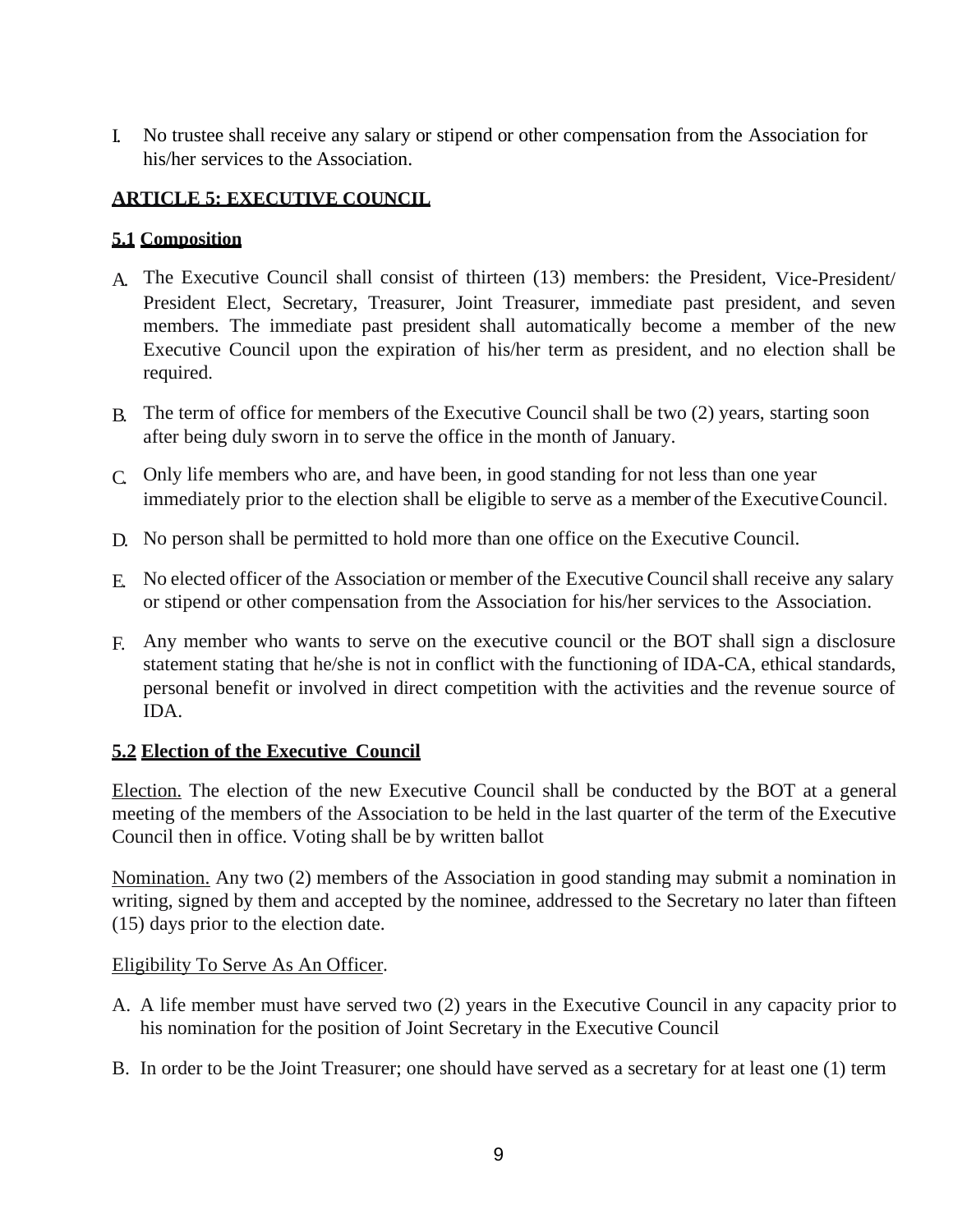- C. In order to be Treasurer one should have served as Joint Treasurer for at least one (1) term
- D. In order to be Vice President/President Elect one should have served as Treasurer for at least one  $(1)$  term
- E. If any of the eligible candidates are not available to fill in the position with the above criteria, BOT with it's 2/3 majority vote can override the above eligibility criteria.

Announcement of Nominations. The Chairman shall announce to the members at the general meeting all valid nominations received by the Secretary. If there is only one nomination for any officer position, the nominee shall be declared duly elected. If any officer position is contested, or if more than seven (7) nominations are received for-the seven (7) Executive Council membership positions available, then elections will be held for those contested offices.

Election Procedure. Voting shall be either in person present at the General Body meeting in the form of a written ballot or as a mail in ballot prescribed as follows:

- i. By September 15th of the election year the Secretary shall call for nominations.
- ii. The deadline to receive the nomination shall be set as and postmarked by October 15th of the election year.
- iii. By November 1st the secretary to check the eligibility and qualify the candidates for the position they are seeking and prepare the ballots to be mailed out by the 5th of November.
- iv. The deadline to receive the ballot shall be November 20th as evidenced by the postmark.
- v. The Chairman and the BOTs shall count the ballots by adding the ballots received by mail and the votes cast in person at the General Body meeting.

Two tellers shall be appointed by the chairman from the Board of Trustees to count the election ballots and the Chairman shall declare the members who have received the highest number of votes as duly elected members of the Executive Council, or the office for which he/she was nominated (as applicable).

Installation of New Executive Council. The installation ceremony for the new Executive Council shall occur at the next annual meeting of the members. All new officers and members of the Executive Council shall be sworn in by the chairman of the BOT. All the Association's book and records shall be handed over to the incoming President, Secretary and Treasurer immediately after the installation ceremony.

### **a. Powers of the Executive Council**

General Powers. Subject to the provisions and limitations of California laws applicable to the Association, and any other applicable laws, and subject to any limitations in this Constitution and Bylaws, the Association's activities and affairs shall be managed, and all organizational power shall be exercised under the Executive Council's direction.

Specific Powers. Without prejudice to the general powers set forth above, but subject to the same limitations, the Executive Council ("Council") through a majority vote shall have the power to: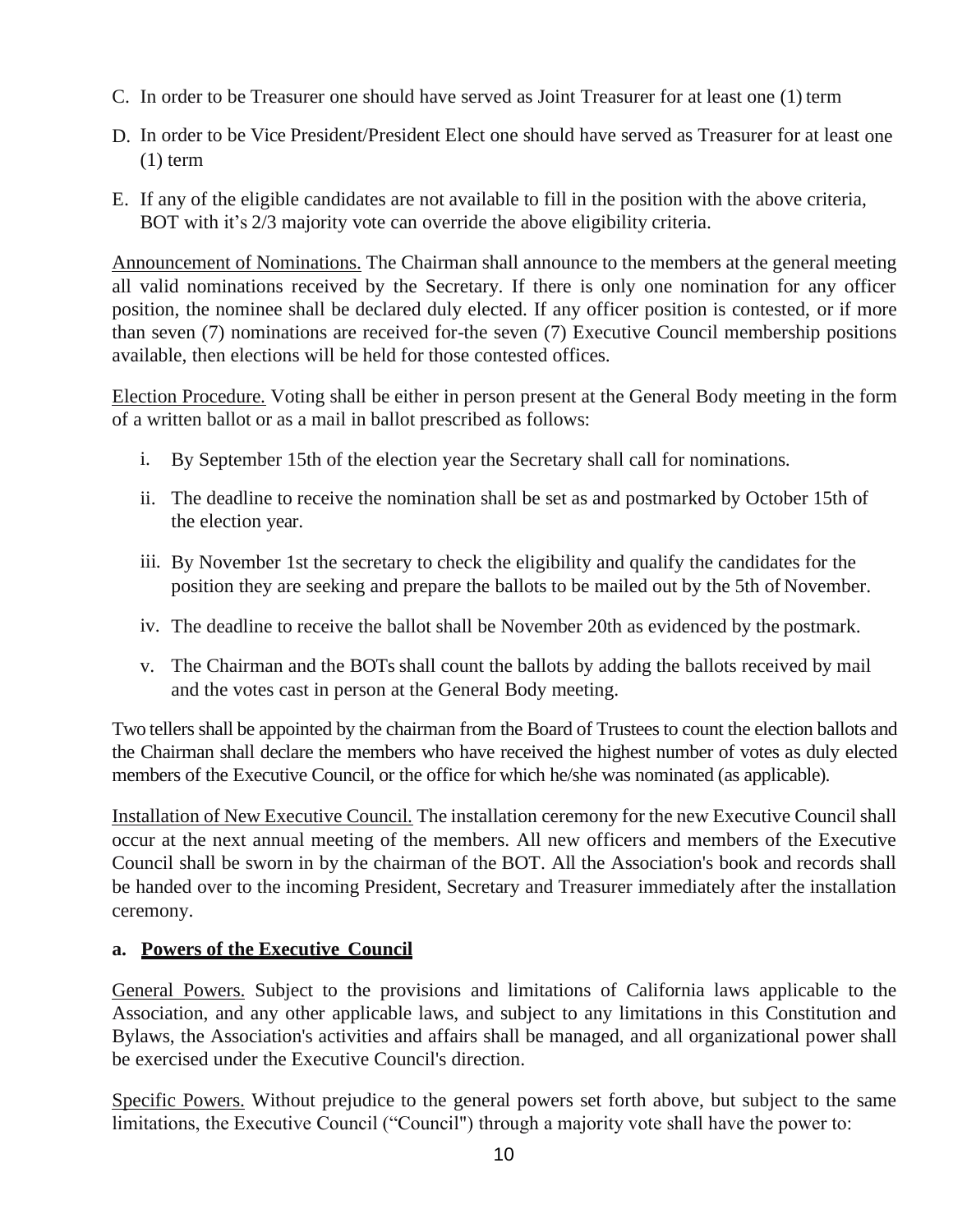- i. Appoint and remove any of the Association's agents, and employees; prescribe powers and duties for them that are consistent with the law, and the Constitution and Bylaws of this Association.
- ii. Conduct, manage and control the IDA's affairs, events, activities, programs and projects, and execute any rules, regulations, procedures, and forms, consistent with the law, and with the Constitution and Bylaws of this Association, as deemed appropriate and in the best interests of the IDA by the Council.
- iii. Change the principal office or the principal business office in California from one location to- another cause the Association to be qualified to conduct its activities in any other state, territory, dependency, or country; conduct its activities within or outside California; and designate any place within or outside California for holding any meeting of the Council, the Board of Trustees or members.
- iv. Adopt and use a seal; prescribe the forms for membership certificates.
- v. With the approval of the BOT, borrow money and incur indebtedness on behalf of the Association and cause to be executed and delivered for the Association's purposes, in the Association's name, promissory notes, bonds, debentures, deeds of trust, mortgages, pledges, hypothecations, and other evidences of debt and securities.
- vi. Apply for, and obtain grants or other financial aid from any governmental or other agencies for the purposes of the Association.
- vii. To appoint executive staff and fix their compensation.
- viii. To adopt such resolutions and take such actions as may be deemed necessary or desirable by the Council to further the goals of the Association
- ix. To call and hold regular and special meetings of the members, of the Board of Trustees, and of the Council from time to time.
- x. To nominate and appoint honorary members.
- xi. To create regular or special committees whenever it is necessary.
- xii. To adopt an annual budget and approve any expense of over \$250.00.
- xiii. To select the place for the regular or special meetings of the members of the Association.
- xiv. To fix, revise, give incentives or subsidize the membership dues for various categories through a vote of the combined majority of the executive council and the Board of Trustees.
- xv. To take such other action or steps or measures to further the goals of the IDA as the Council may deem fit.

Voting. Each Council member (including each officer) shall have one vote on each matter submitted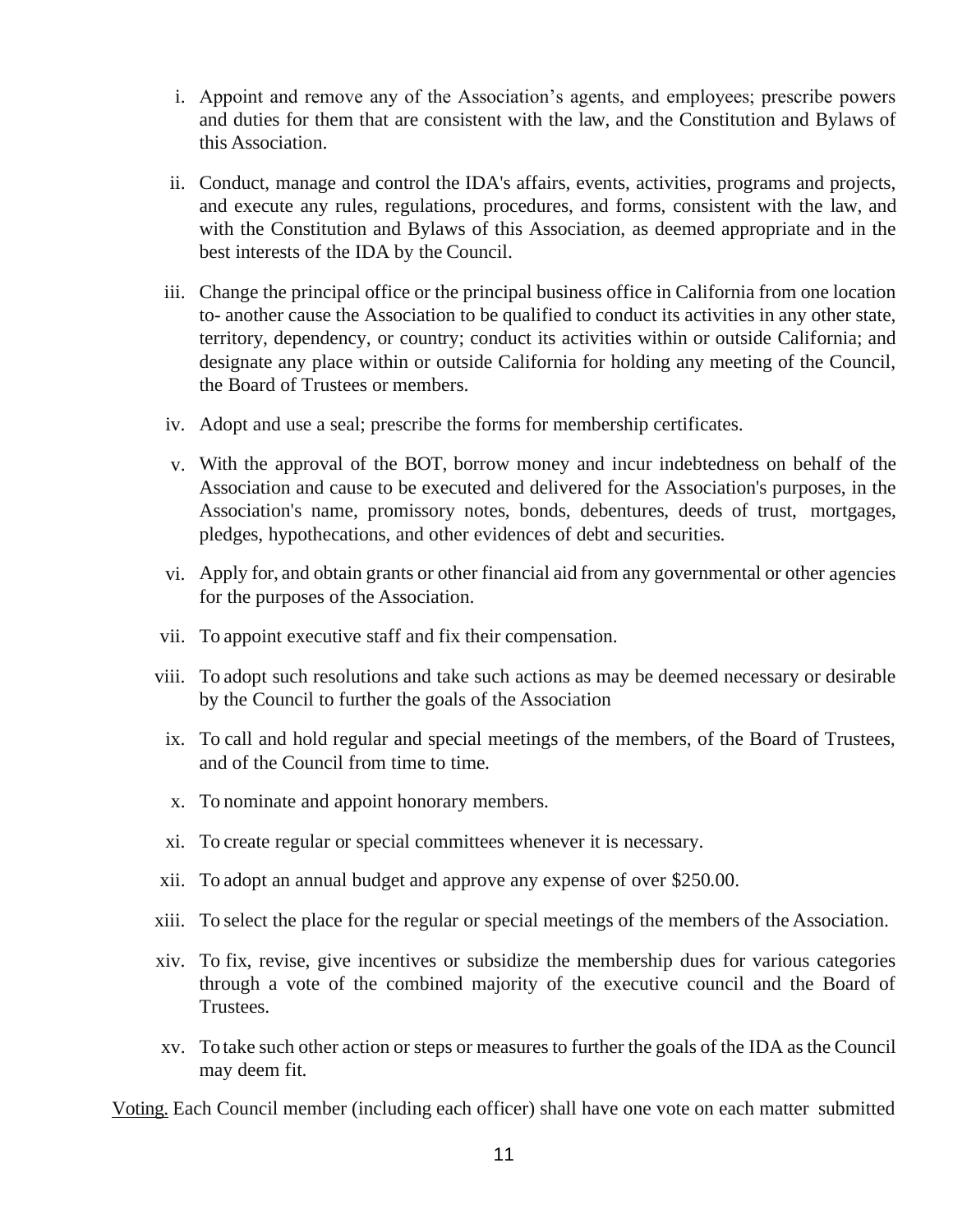to a vote of the Council. Cumulative voting, voting by proxy, and splitting votes into fractional votes is prohibited. Voting shall be by show of hands unless secret ballot is either prescribed in this Constitution and Bylaws, or is requested, by Council member or officer before any vote, in which event voting shall be by secret ballot. The results of voting shall be recorded and reflected in the minutes of the Council's meeting.

#### **b. Meetings of the Executive Council**

- A. The meetings of the Executive Council shall be called at the direction of the President or at the written request of three (3) members of the Executive Council. The Secretary shall send to each Council member a written notice no less than ten (10) days prior to each meeting and such notice shall include the agenda for the meeting.
- B. The President shall preside at all meetings.
- C. Any Council member who remains absent during two (2) consecutive meetings of the Executive Council without permission of the President or the Secretary shall be deemed resigned from the Council.
- D. Executive Council meetings shall be held at least once every 3 months.

#### **5.6 Vacancies**

In the event of a vacancy in the Executive Council, except for the office of the President, the remaining Council members shall have the power to appoint a qualified life member to fill such vacancy for the unexpired portion of the term.

In the event of a vacancy in the position of the President, the Vice-President/President Elect shall become President for the unexpired portion of the term.

Events Causing Vacancy. A vacancy or vacancies on the Council shall exist on the occurrence of the following: (a) the death, incapacitation or resignation of any Council member, or (b) the declaration by resolution of the Council and BOT carried out by a two thirds (2/3rds) affirmative vote of the removal of a Council member, or (c) the declaration by resolution of the Council of a vacancy in the office of a Council member who has been declared of unsound mind or physically or mentally incompetent by an order of court or convicted of a felony, or convicted of any other offense involving moral turpitude, or, found not to comply with the requirements of life membership.

Resignations. Except as provided below, any Council member (or officer, trustee or committee member) may resign by giving written notice to the President or the Secretary. The resignation shall be effective when the notice is given, unless it specifies a later time for the resignation to become effective. The resigning Council member (i) shall not be entitled to.any.refund of any part of fees or dues paid.to the Association, (ii) shall return all property and documents of the Association, together with the notice of resignation, and (iii) take any and all steps and measures (in conjunction with the President, Vice:..President, Secretary or the Treasurer) and execute such documents to remove his/her name from the bank accounts, assets and properties of the Association no later than (5) business days of the date of the notice of resignation.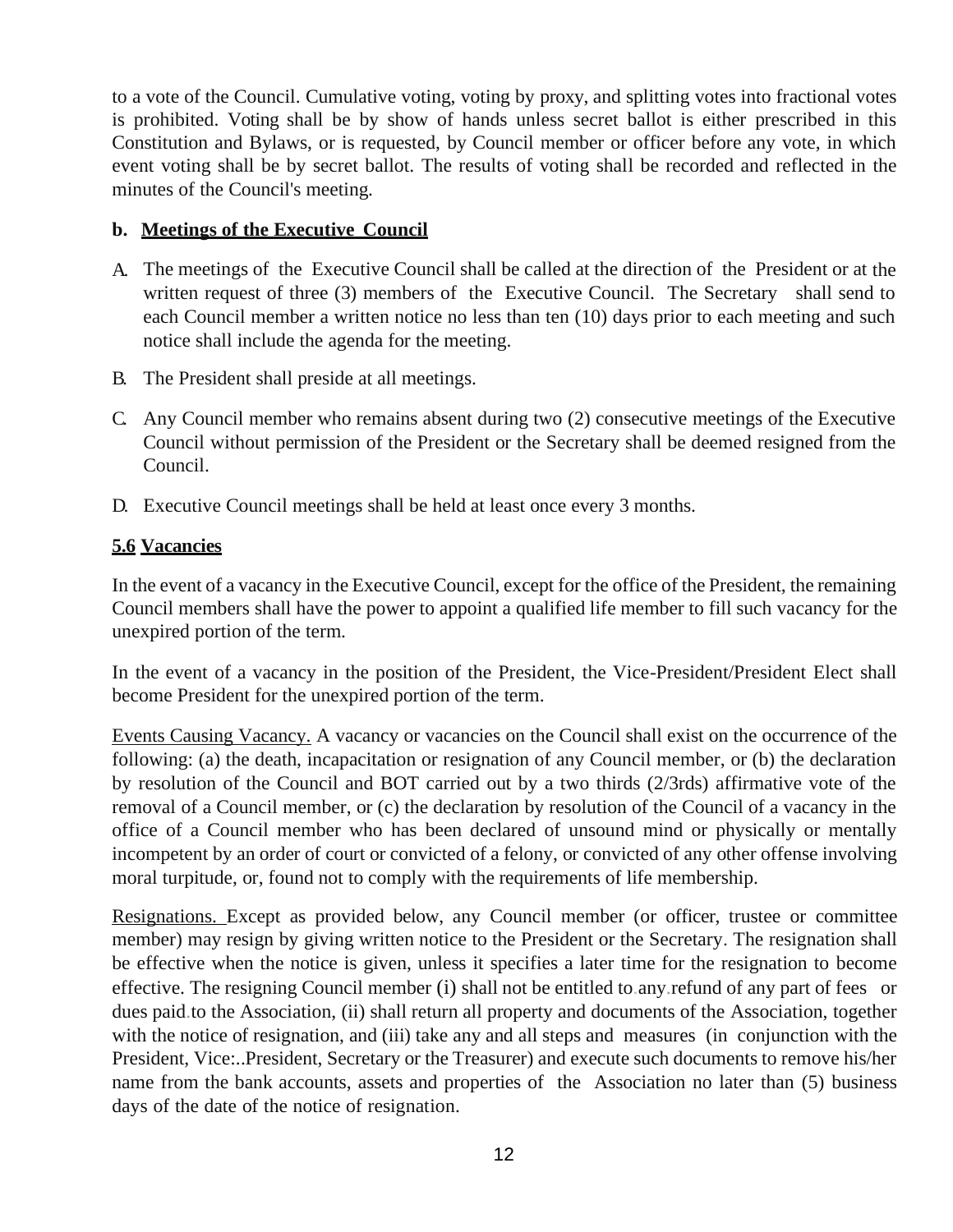# **5.7 Quorum**

2/3 of the total members of the Executive Council shall constitute a quorum for the transaction of business at any regular or special Council meeting, and a majority vote of those present shall prevail.

Any loss of over \$10,000 at a single event shall be notified to the BOT for review and recommendations.

### **5.8 Officers' Duties and Powers**

- A. President. Subject to the supervision and control of the Executive Council, the president shall be the Chief Executive Officer and general manager of the Association and shall supervise, direct, and control the Association's activities, affairs, and officers.
	- i. To preside at all meetings of the Executive Council and all meetings of the members of the Association.
	- ii. To call regular and special meetings of the members of the Executive Council and of the members.
	- iii. To officially represent the Association vis-a-vis governmental agencies, and civic, business, and professional organizations for the purpose of advancing the goals and objectives of this Association.
	- iv. To present all proposed events, activities, programs and projects to the Council for its prior approval.
	- v. To be an ex-officer member of all committees, with all the powers and*:* duties usually vested in the office of the president.
	- vi. To perform such other duties as may be provided in this Constitution and Bylaws.
- B. Vice-President/President Elect.
	- i. To automatically assume the office of the President in the next election.
	- ii. To assist the President as requested, and to act in place of the President in the event of absence or inability of the President.
	- iii. To succeed to the office of President in the event of a vacancy insuch office.
- C. Secretary. The secretary shall keep or cause to be kept, at the IDA's principal office or such other place as the Executive Council may direct, a book of minutes of all meetings,.proceedings, and actions of the.Executive Council, general meetings of the members, and of committees established by the Executive Council. The minutes of meetings shall include the time and place of holding, whether the meeting was annual, regular, or special and, if special, how authorized, the notice given, the names of those present at the Executive Council and committee meetings. The secretary shall keep or cause to be kept, at the principal office in California, a copy of this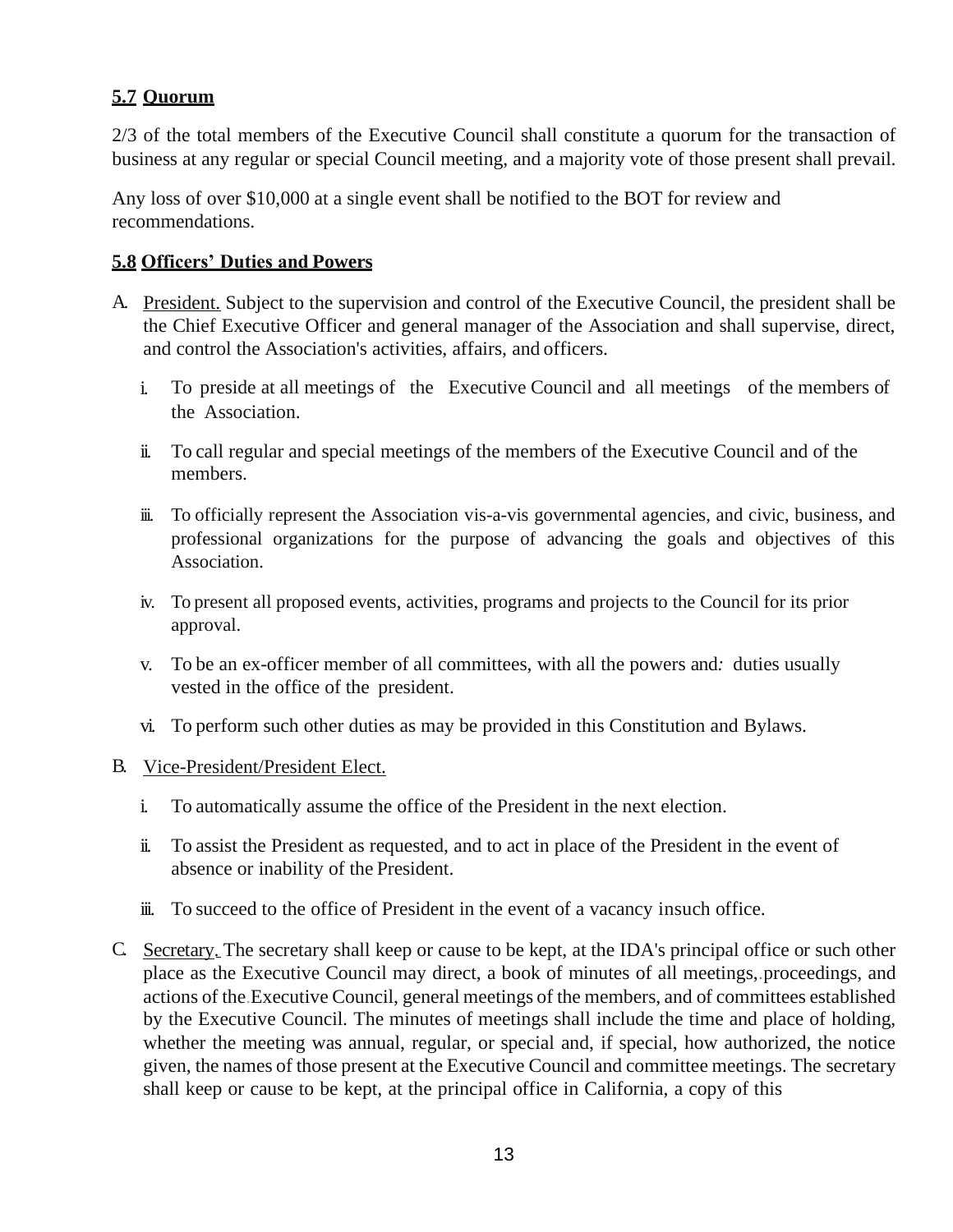Constitution and Bylaws, as amended from time to time. To provide a copy of the minutes of each executive council meeting and the General Body Meeting to the executive council members and the chairman of BOT within 30 days of their approval.

- i. To act as custodian of all books and records of the Association, including past records.
- ii. To give, or cause to be given, notice of all meetings of the members, Council, Board, and of committees required to be given hereunder.
- iii. To provide a copy of the minutes of each Council meeting and each general meeting to Council members within ten (10) days for their approval.
- iv. To keep or cause to be kept, at the Association's principal office or at a place determined by Council resolution, a record of the Association's trustees, Council members, and officers, showing each such person's name, and address.
- v. To perform such other duties as may be assigned by the President or Executive Council. The Secretary shall have such other powers and perform such other duties as the Council may prescribe.
- D. Treasurer. The treasurer shall deposit, or cause to be deposited, all money and other valuables in the name and to the credit of the Association with such depositories as the Council may designate, shall disburse the Association's funds as the Council may order, and shall render to the president, and the Council, when requested, an account of all transactions as treasurer and of the financial condition of the Association.
	- i. To serve as custodian of all monies, check books, bank statements, accounts, and securities belonging to theAssociation.
	- ii. To make disbursements from Association funds upon presentation of a signed voucher by the President.
	- iii. To keep and maintain, or cause to be kept and maintained, adequate and correct books and accounts of the Association's properties and transactions, receipts and disbursements.
	- iv. To prepare and file any required documents with governmental agencies, and liaise with independent auditors.
	- v. To perform such other duties as the Council may prescribe.

#### E. Joint Treasurer

- i. To assist the treasurer in preparing financial documents and assist the treasure in performing the duties.
- ii. In absence of the treasurer to act as his/her representative.

#### **5.9 Checks, Notes, lnstruments, Contracts, Deposits and Gifts**

Checks. Notwithstanding anything to the contrary in this Constitution and Bylaws, the president, the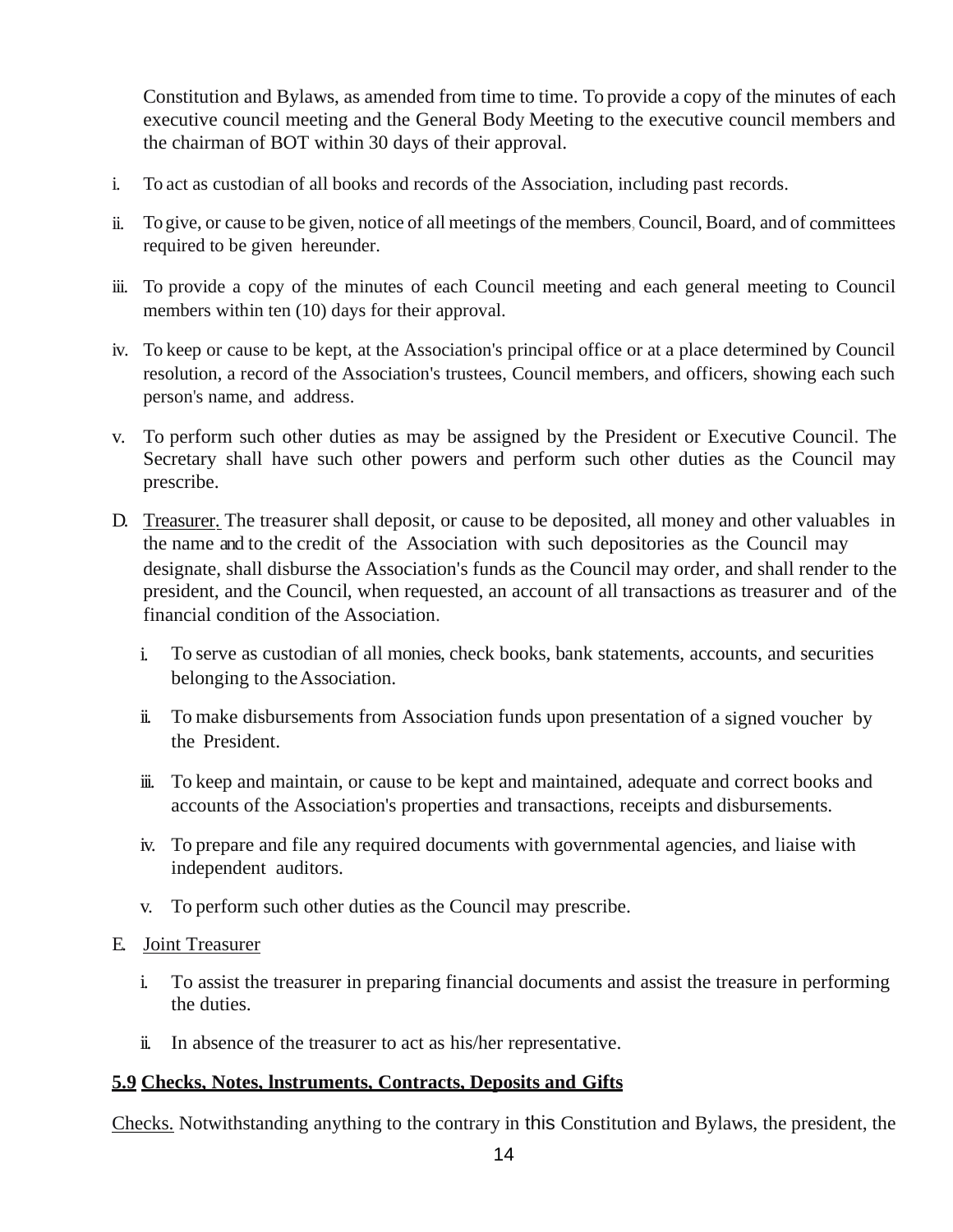secretary and the treasurer shall be authorized signatories on all IDA bank and other accounts.

Notes, Evidences of Indebtedness. All notes, orders for payment of money, or other evidences of indebtedness of the Association shall be signed by two officers named and so authorized by the Council.

Association Contracts and Instruments. The Council may authorize one or more officers to enterinto any contract or execute any instrument in the Association's name and on its behalf. This authority shall be confined to specific instances. Unless expressly authorized by the Council, no trustee, officer, Executive Council member, employee or agent shall have the power or authority to bind the Association by any contract or engagement, to pledge its credit, or render it liable for any purpose or in any amount.

Deposits. All donations, dues, fees, or other sums received by the Association and other funds shall be deposited to the credit of the Association in such banks, trust companies, or other depositories as the Council shall determine from time to time.

Gifts. The Council may accept of behalf of the Association any contribution, gift, bequest, or devise for the general purposes or for any special purposes of the Association.

### **ARTICLE 6: REGULAR COMMITTEES**

The Executive Council at its discretion may appoint various committees from time to time.

Composition of Committees. Each committee shall consist of at least three (3) members, including one Council member, who shall be the chairman of that committee, and two other members, selected by the chairman of that committee.

Additional Committees. Other committees may be appointed by the Executive Council and their scope and authority shall be as determined by the Executive Council. The chairman of each such committee shall be appointed by the Executive Council and that chairman shall select at least two other members.

Limitation of Authority. No committee shall have the right or authority to make any commitments financial or otherwise, or to incur any obligation which shall bind the Association, except after obtaining the written approval of the Executive Council.

### **ARTICLE 7: AUDITORS**

The Executive Council shall for each calendar year engage a qualified certified public accountant to examine the financial books, records and accounts of the Association and report there upon. This report shall be submitted to the President who shall cause that report to be provided to the Board of Trustees for its review, and approval thereafter published and submitted to the members of the Association of the next general meeting. Upon approval of the annual accounts by the members, the President shall instruct the Association's accountant to file the Association's tax returns for that year.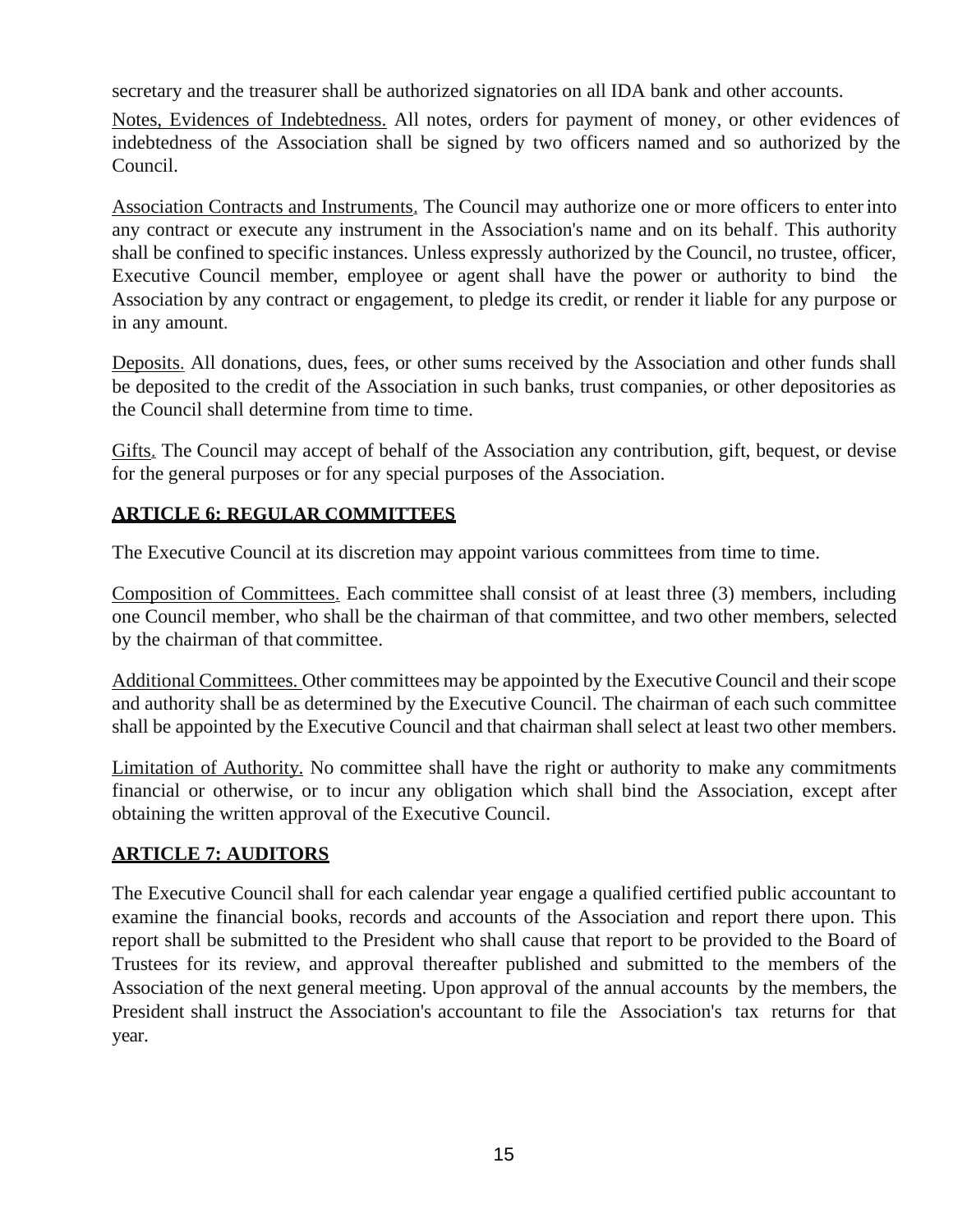# **ARTICLE 8: MEETINGS OF MEMBERS**

8.1 **Regular Meetings of Members.** An annual meeting of the members of the Association shall be held on or before January 31 of each year, at a time and place determined by the Executive Council. Notice of such meeting shall be mailed to each member at least thirty (30) days prior to the annual meeting. A minimum of two (2) regular meetings of the members of the Association shall be held within the two year term of each Executive Council. All other meetings of the members shall be deemed special meetings.

8.2 **Special Meetings of Members.** A special meeting of the .members of the Association may be called by the President at any time, or upon receipt of a written petition signed by at least fifteen (15) life or regular members in good standing stating the purpose of the special meeting. Notice of such meeting shall be mailed by the Secretary to each member at least fifteen (15) days prior to such meeting.

8.3 **Quorum At Meetings of Members.** 10% of the total life and regular members of the Association present in person shall constitute a quorum for the transaction of business at any duly constituted meeting of the members. In the event an even number of votes are cast on any matter, the President shall have one additional tie breaking vote.

8.4 **Minutes.** Brief abstracts of the minutes of the Executive Council meetings shall be available at the general meetings of the Association.

#### **ARTICLE 9: INDEMNIFICATION, INSURANCE, DEBTS AND LIABILITIES.**

9.1 **Right of Indemnity.** To the fullest extent permitted by law, this Association shall indemnify its agents (as defined in 9.2) against all expenses (as defined in 9.2), judgments, fines, settlements, and other amounts actually and reasonably incurred by them in connection with any proceeding, (as defined in Exhibit 2), and including an action by or in the right of the Association, by reason of the fact that the person is or was an agent.

#### **9.2 Indemnity Definitions.**

For the purposes of Article 9, the following terms shall have the meaning ascribed below:

- i. "Agent" means any person who is or was a trustee, officer, Executive Council member employee or other agent of the Association.
- ii. "Proceeding" means any threatened, pending or completed action or proceeding, whether civil, criminal, administrative or investigative.
- iii. "Applicable standard of conduct" shall mean that the person seeking indemnification acted in good faith and in a manner such person reasonably believed to be in the best interests of the Association, and in the case of a criminal proceeding, had no reasonable cause to believe the conduct of such person was unlawful. The termination of any proceeding by judgment, order, settlement, conviction or upon a plea of nolo contendere or its equivalent shall not, of itself, create a presumption that the person did not act in good faith and in a manner which the person reasonably believed to be in the best interests of the Association or that the person had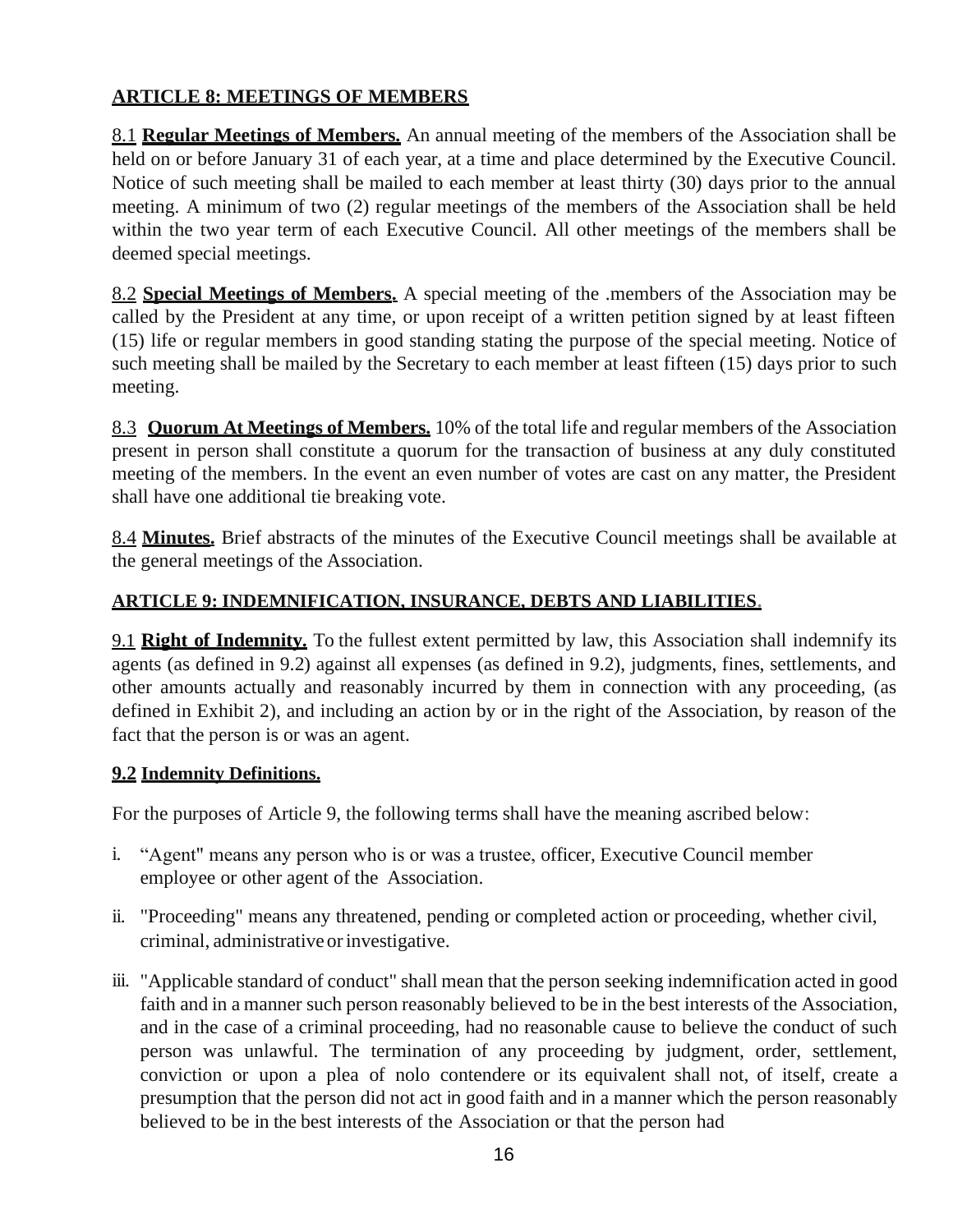reasonable cause to believe that the person's conduct was unlawful.

9.3 **Approval of Indemnity.** On written request to the Executive Council by any person seeking indemnification under this Article 9, the Executive Council shall promptly determine whether the applicable standard of conduct (as defined in Exhibit 2) has been met and, if so, the Executive Council shall authorize indemnification.

9.4 **Determination of Applicable Standard of Conduct.** Any indemnification under this Article 9 shall be made by the Association only if authorized in the specific case, upon a determination that indemnification of the agent is proper in the circumstances because the agent has met the applicable standard of conduct by:

- i. a majority vote of the Executive Council members consisting of members who are not parties to such proceeding; or
- ii. a majority vote of the members, with the persons to be indemnified not being entitled to vote thereon; or
- iii. the court in which such proceeding is or was pending upon application made by the Association or the agent or the attorney or other person rendering services in connection with the defense, whether or not such application by the agent, attorney or other person is opposed by the Association.

If the Executive Council cannot authorize indemnification because the number of Executive Council members who are parties to the proceeding with respect to which indemnification is sought prevents the formation of a quorum of Executive Council members who are not parties to that proceeding, the Executive Council shall promptly call a joint meeting of Executive Council members and the BOT who are not parties to such proceeding, and a majority of such members shall constitute a quorum for the purposes of making such a determination. At that meeting, the disinterested members shall determine whether the applicable standard of conduct has been met and, if so, the members present at the meeting in person shall authorize indemnification.

9.5 **Advancement of Expenses.** To the fullest extent permitted by law and except as otherwise determined by the Board in a specific instance, expenses incurred by a person seeking indemnification under this Article 9 in defending any proceeding (as defined in Exhibit 2) shall be advanced by the Association before final disposition of the proceeding, on receipt by theAssociation of an undertaking by or on behalf of that person that the advance will be repaid unless it is ultimately determined that the person is entitled to be indemnified by the Association for those expenses.

9.6 **No Indemnification.** No indemnification or advance shall be made under this Article 9, except as provided in this section above, in any circumstances where it appears:

i. That it would be inconsistent with a provision of this Constitution and Bylaws, a resolution of the members, or an agreement in effect at the time of the accrual of the alleged cause of action asserted in the proceeding in which the expenses were incurred or other amounts were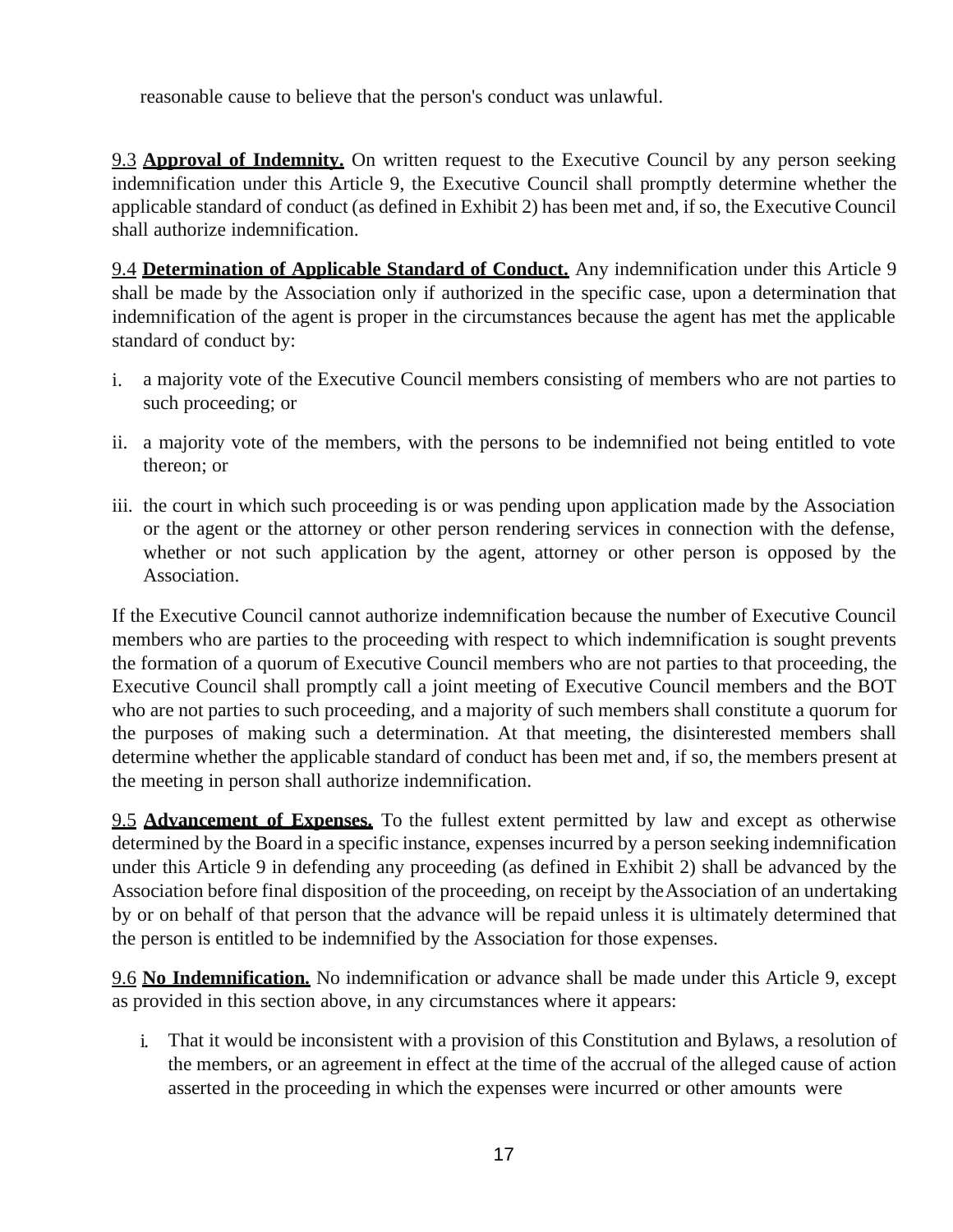paid which prohibits or otherwise limits indemnification; or

ii. That it would inconsistent with any condition expressly imposed by a court in approving a settlement.

9.7 **Insurance.** The Association shall have the power and right to purchase and, maintain insurance to the full extent permitted by law on behalf of any agent of the Association, against any liability asserted against or incurred by the agent in such capacity or arising out of the agent's status as such whether or not the Association would have the power to indemnify the agent against such liability under the provisions of this Article 9; provided however, the Association shall have no power to purchase and maintain such insurance to indemnify any agent of the Association where a self dealing transaction is involved, namely, a transaction where theAssociation is a party and one or more of its agents hasa material financial interest.

9.8 **No Personal Liability.** No trustee, officer, Executive Council member, employee, or agent of the Association shall be personally liable for the debts, liabilities or obligations of the Association.

9.9 **No Liability For Debts Involving Real Estate.** No member of the Association shall be individually or personally liable for debts or liabilities contracted or incurred by the Association in the acquisition of lands, or leases, or the purchase, leasing, designing, planning, architectural supervision, construction, repair, or furnishing of buildings, or other structures to be used for the purposes of the Association.

9.10 **Assumption of Debts.** Any contract by which a member of the Association assumes any debt or liability of the Association shall be invalid unless the contract or some note or memorandum thereof, specifically identifying the contract which is assumed, is in writing and signed by the party to be charged or by his agent.

### **ARTICLE 10: FINANCES**

10.1 **Tax Year.** The tax year of this Association shall be a calendar year, beginning on January 1, and ending on December 31.

10.2 **General Operating Fund.** The Association's General Operating Fund shall consist of all monies received by the Association. This fund shall be used to pay all costs and expenses incurred by the Association.

- st i. Tax year for the IDA-CA is the calendar year, January 1 to December 31st.
- ii. Accounting and final financial report shall include the following;
	- a. Profit and loss for each event showing expenses itemized and documented and income showing what is taxable and what is exempted.
	- b. Revenue from Continued Education (CE) Dues and any other source clearly categorized, identified and corroborated by proper documents. Payment of a members dues shall be on members lists. ·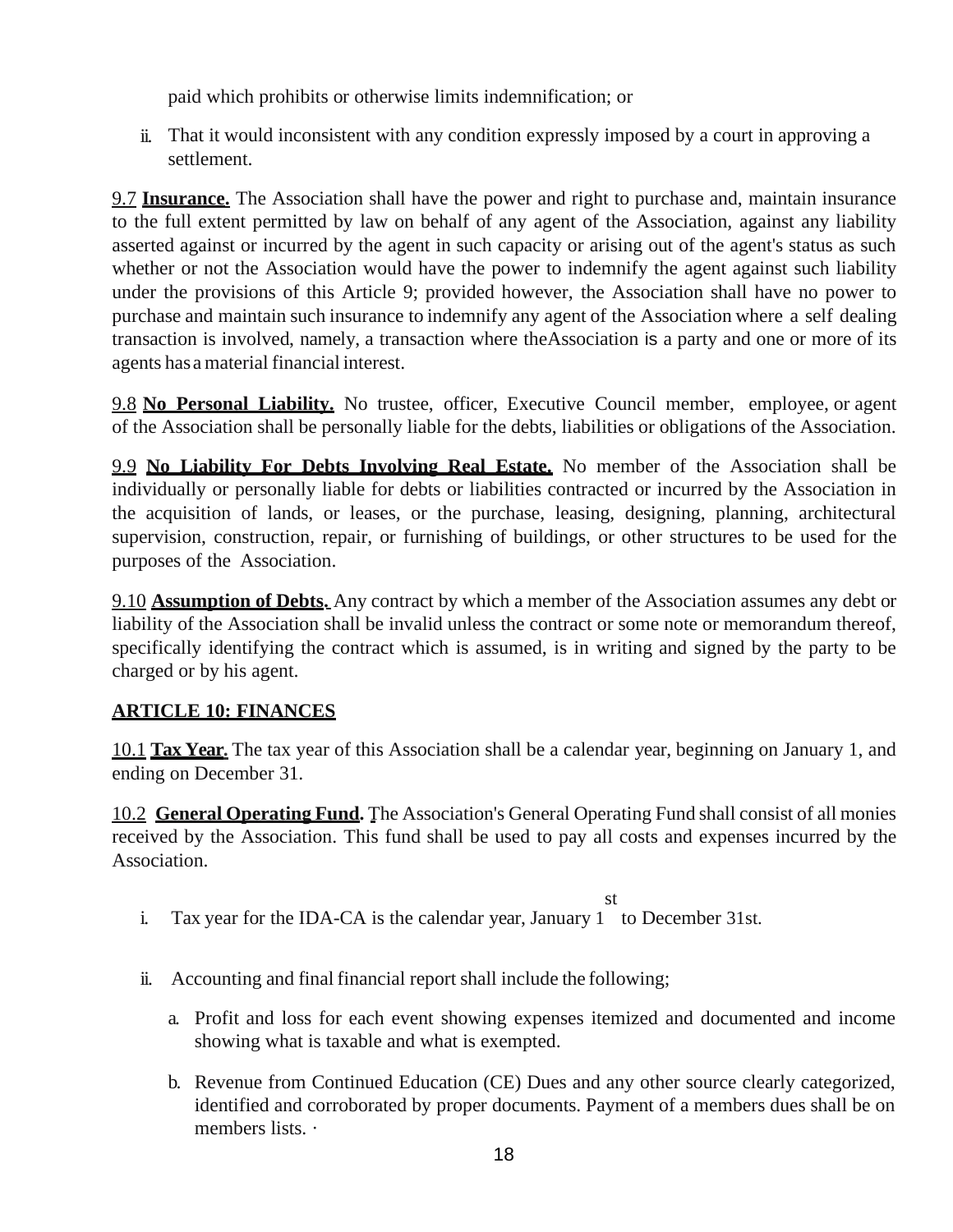- c. General fund and reserve fund shall be separate and separate accounts shall be maintained for each group.
- d. Receipts for expenses and written explanation for each shall be available for examination.
- e. All financial statements will be filed in a timely manner and in accordance with the laws of the state of California.
- f. Profit and loss statement for the whole year and copies of tax forms shall be available for examination by the BOT 10 days prior to filing of the annual tax returns with the IRS.
- iii. A reasonable percentage of the net profits, if any, shall be allocated as a reserve fund. Decisions as to the amount to be allocated or spent shall be made by the BOT and the Executive Council either jointly or severally in accordance with the Article 10.2.v.
- iv. Any expense over \$10,000 other than CE programs for a single event shall be approved by the BOT.
- v. From the IDA operating fund, the Executive council at the end of their 2 year term, shall keep \$50,000 plus the amount required to conduct the installation banquet for the incoming executive council. Any amount in excess of \$50,000 shall be transferred to the IDA reserve fund before the transfer of powers to the new Executive Council.
- vi. any withdrawal of funds from the reserve fund and investment decisions of the reserve fund needs authorization from the majority of the Executive Council and a majority of BOT present at a joint meeting.

# **ARTICLE 11: BRANCHES**

11.1 **Establishment of Branches.** The Executive Council may at any time establish branch or subordinate offices ("branches") at any place or places in the United States of America where the Association is qualified to conduct its activities. The establishment of branches and their affairs shall be conducted and governed by such rules and regulations as the Executive Council may prescribe from time to time.

11.2 **Dues.** All membership dues shall be payable to the Association and shall be deposited in the Association's General Operating Fund. No branch shall be permitted to levy or collect any dues from members. An allocation or appropriation shall be made in the budget of the Association for normal administrative expenses incurred by the branches. The Executive Council shall determine the funds to be allocated or the accounts to be paid for and on behalf of the branches.

11.3 **Suspension.** The Executive Council may suspend a branch upon a two-thirds (2/3rds) vote of the members of the Executive Council. In the event of suspension, all the funds, records and other property of the branch shall be delivered to the Executive Council and revert directly to the Association.

11.4 **Branch Officers.** Officers of the branches shall be elected by their branch members, subject to and in accordance with the Constitution and Bylaws of the Association, to such rules and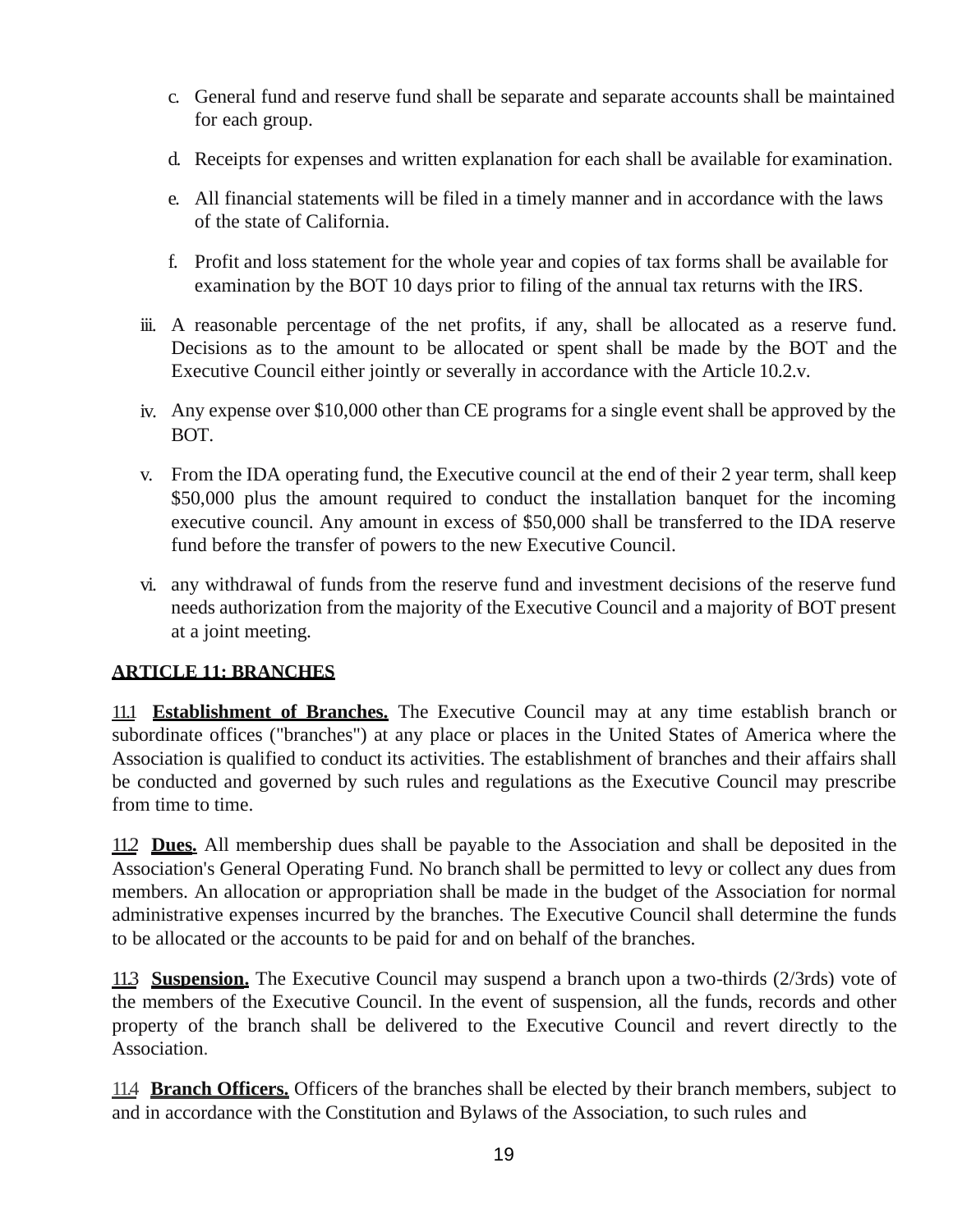regulations as the Executive Council may prescribe from time to time.

#### **ARTICLE 12: AMENDMENTS**

A proposal for an amendment to the Constitution and Bylaws may be initiated by (i) the Board of Trustees, or (ii) the Executive Council, or (iii) by a proposal in writing signed by fifteen (15) or more life and/ or regular members in good standing.

The BOT shall review the proposed amendment and submit its recommendations at a regular or special meeting of the members of the Association, and the adoption of all amendments shall require an affirmative 2/3rd (two thirds) majority vote of all of the life and regular members present and voting at the general meeting, or by postal ballot as determined by the BOT.

#### **12.1 Bylaw Amendments**

- A. Bylaws may be amended, altered, repealed or restated with 2/3rd (two thirds) majority vote of the general body in attendance and shall be valid for at least one full year.
- B. No amendment shall be made to the bylaws which would cause the association to cease to qualify as a tax exempt under section 501(c) (3) of the internal revenue code of 1986 or the corresponding section of any future federal tax code.
- C. No amendments shall be made that affect the voting rights of the paid annual members and life members of the association.
- D. No amendment shall violate the local, state and national laws.
- E. Minor technical or typographical corrections can be made with the unanimous vote of the board of trustees.
- F. BOT with a majority vote of the trustees and members of executive council shall have the authority to incorporate the amendments passed as per Article 12.0 and modify the existing bylaws to remove any conflicts with the new amendments.
- G. The bylaws so modified shall be posted on IDA website or mailed / emailed to the membership within 60 days.

### **12.2 Amendment Process**

- A. A minimum of thirty days' notice to the membership is required to call for amendments to IDA By-laws with a minimum of seven days deadline to receive the proposals.
- B. The Board of Trustees shall act as an amendment committee and reserve the right to accept, reject or modify the proposals so received. The accepted proposals shall be first approved by 2/3rd (two thirds) majority of the Executive Council and 2/3rd (two thirds) majority of the BOT. The amendments so approved shall be posted on the website or mailed / emailed to the members at least seven days before the day of voting for the members to study. Any rejected proposals may be brought for reconsideration at the general body meeting with the support of at least 33%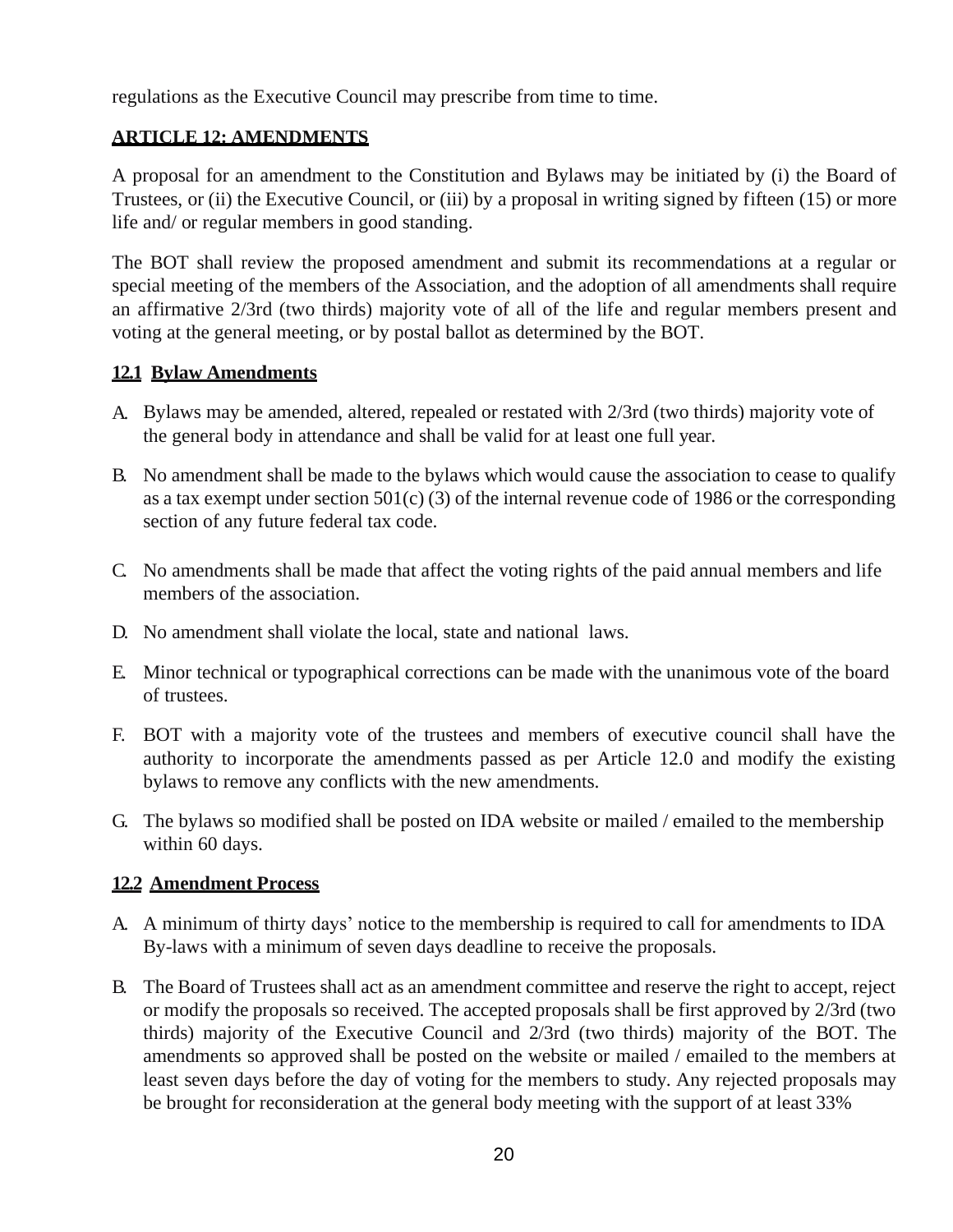of the members present such an amendment proposal shall be voted on by the general body as per Article 12.0.

- C. Amendment, repeal or adoption of new bylaws
	- i. As provided and in compliance with Article 12 of the Bylaws which require submission of the proposed amendment for voting by members in general meeting and thereafter - in case of failure to attain a quorum, submission to the members by mail for rejection or ratification by absence or objections as provided in Article 5.
	- ii. These amendments will be considered to be accepted if less than 1/3 of IDA voting members have written objections to the amendments as per the time allotted for ratifying the said amendments.

#### **ARTICLE13: DEDICATION AND DISSOLUTION**

- A. The property of this Association is irrevocably dedicated to the general. and specific purposes of the Association, and no part of the net income or assets of this organization shall ever inure to the benefit of any trustee, officer, Executive Council member, or member thereof, or the benefit of any private persons or individuals.
- B. If the Association ceases to function, or the Executive Council and the Board of Trustees jointly determine that the Association no longer fulfills its goals and , objectives, the Association shall be dissolved, pursuant to the following procedure:

The Executive Council shall circulate a notice of intent of dissolution to all members and shall call a general meeting of the members, and a motion to dissolve the Association will be placed before the membership. If two-thirds (2/3rds) or more of the life and regular members vote in favor of dissolution, then the Association shall be dissolved and wound up. On the dissolution and winding up of the Association, its assets remaining after payment of, or provision for payment of, all debts and liabilities of this Association shall be distributed to a non-profit fund, foundation, association or corporation which is organized and operated exclusively for purposes that are identical or similar to those of the Association and which has established its tax-exempt status under the Internal Revenue Code.

# **ARTICLE 14: SEPARABILITY CLAUSE; CONSTRUCTION**

If for any reason any Article or Section of this Constitution and Bylaws is determined to be unenforceable, all other Articles and Sections shall remain in full force and effect.

Unless the context expressly states or requires otherwise, the masculine gender includes the feminine and neuter, the singular includes the plural and the plural includes the singular, and the term "person" includes both a legal entity and a natural person.

### **ARTICLE 15: PROTOCOL**

The Indian Dental Association is a professional, cultural, and social organization. Its main goal is to enhance the opportunities for its member to enjoy the spirit of camaraderie and pride of belonging to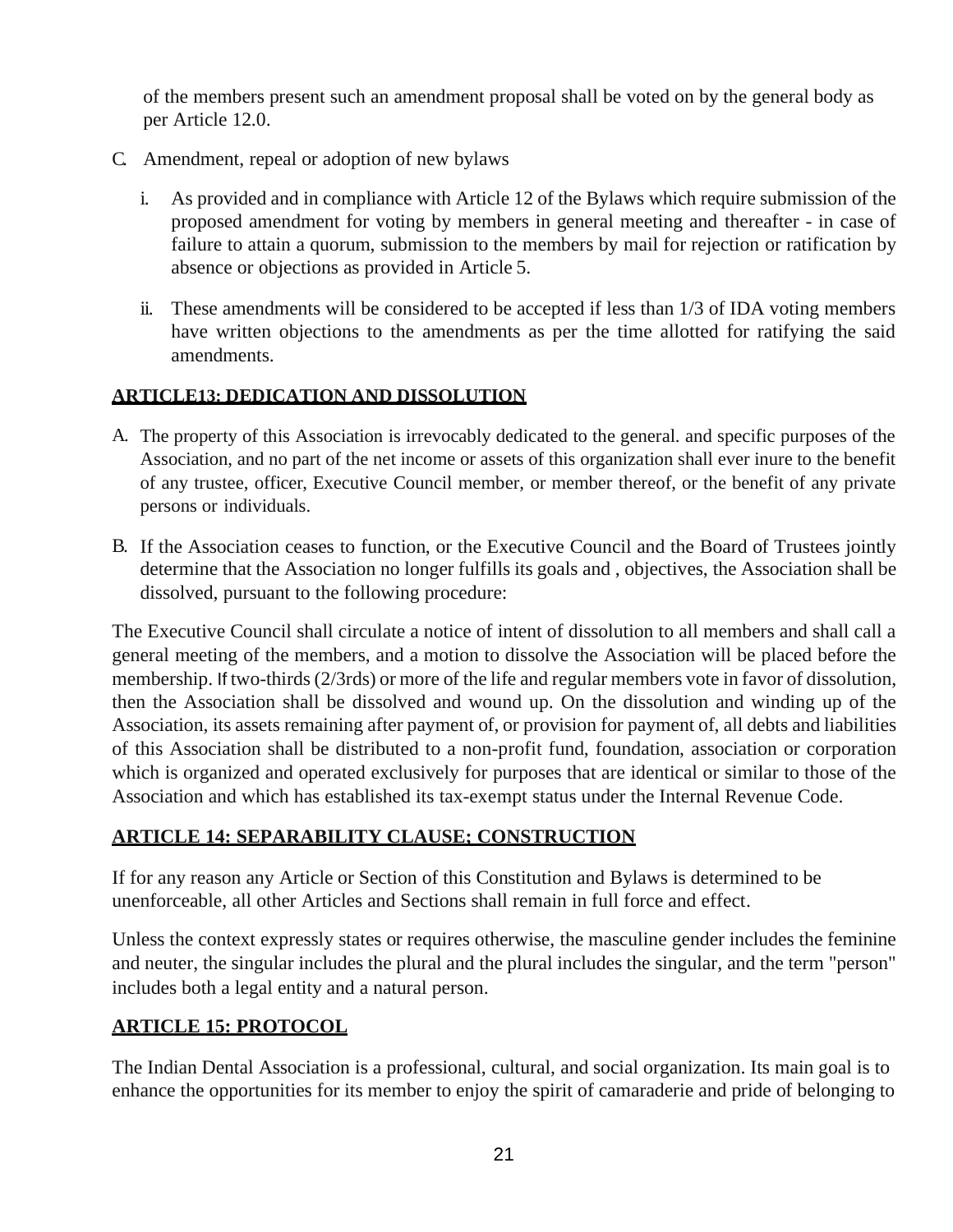a dignified group that attains the highest standards of character in all aspects of life. Each member shall always guard the values and privileges of belonging to this group of peers and cherish and protect the common interest such group.

Such interest is to render the membership of the association, an announcement of excellence in all regards for the membership and the group. Therefore, the following rules shall apply wherever it is relevant.

- A. In all occasions where it is required a cooperation between the BOT and the Executive Council; or where an action of either shall be approved by the other, all efforts shall be made to avoid a contradiction or a conflict of opinion that reach an impass.
- B. The official representative of the IDA functions or at all gatherings of the association and all other professional organizations functions are:

First: The President

Second: If President not available, President-elect.

Third: If President and President elect are not available a delegate designated by the President or the Executive Council.

Anyone representing shall present the IDA views and not invoke anything to the contrary of his acting as a representative of the Association.

- C. If documents or information are requested from a member, he/she should comply to the extent that his/her right of privacy and the freedom of speech is not violated.
- D. The Association shall adopt formats of Emblems, Insignia, Logos, Symbols, and others such as membership certificates, cards, Awards and other artifacts like "pins" and "rings" to enhance the image of the association.
- E. The Association shall promote cultural and social activities for the members of the Association to get more acquainted with each other. Such promotions and functions may be held separately or by joining or inviting other associations and public figures.
- F. Implementation of this article (15) of the Bylaws is mainly an exercise of sound discretion and acting in good faith to further the progress and growth of the Association. Actions pursuant to the guidelines mentioned in this Article 15, whether by the Executive Council, or the BOT, or jointly by both shall not be deemed amendments to the Bylaws nor subjected to adoption or approval by members unless the executive council resolve that is in the best interest of the Association to do so. Such implementation may be pursued by forming new committees by the Executive Council.